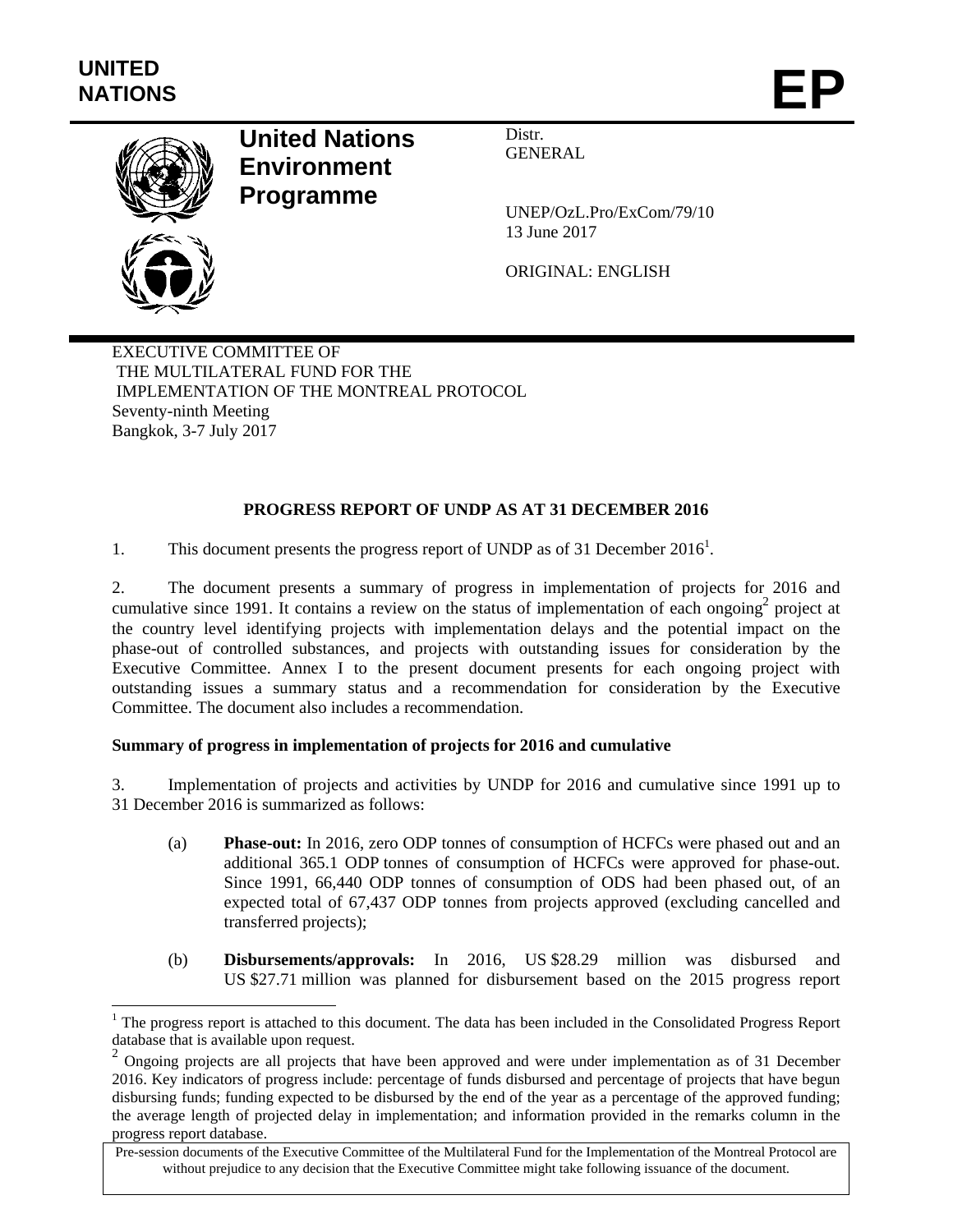representing a rate of disbursement of 102 per cent of that planned. Cumulatively, US \$673.83 million had been disbursed out of the total US \$752.02 million approved for disbursement (excluding agency fees). This represents a rate of disbursement of 90 per cent. In 2016, US \$42.88 million was approved for implementation;

- (c) **Cost-effectiveness (in ODP):** Since 1991, the average cost-effectiveness of investment projects approved leading to a permanent reduction in consumption was US \$9.76/kg. The average cost-effectiveness of investment projects per ODP tonne was US \$8.22/kg for completed projects and US  $$73.53/kg$  for ongoing projects<sup>3</sup>;
- (d) **Number of projects completed:** In 2016, 25 projects were completed. Since 1991, 2,147 projects of the 2,350 projects approved (excluding closed or transferred projects) were completed. This represents a completion rate of 91 per cent;
- (e) **Speed of delivery investment projects:** Projects that were completed in 2016 were completed on average 30 months after their approval. Since 1991, the average time for completion of investment projects has been 33 months after their approval. First disbursements under these projects occurred, on average, 13 months after they had been approved;
- (f) **Speed of delivery non investment projects:** Projects that were completed in 2016 were completed on average 39 months after their approval. Since 1991, the average time for completion of non-investment projects has been 40 months after their approval. First disbursements under these projects occurred, on average, 13 months after they had been approved;
- (g) **Project preparation:** Of the 519 project preparation activities approved by the end of 2016, 483 have been completed. In 2016, nine projects were completed, leaving 36 ongoing;
- (h) **Implementation delays:** There were a total of 85 ongoing investment projects under implementation at the end of 2016. These projects, on average, will be completed before approved planned completion dates by three months. However, projects classified as "projects with implementation delays" that are subject to the procedures of project cancellation amount to one project (as multi-year agreements (MYAs) are not subject to those procedures); and
- (i) **MYAs**: In 2016, UNDP was implementing one MYA for CTC phase-out, one MYA for accelerated CFC production and 56 MYAs for HCFC phase-out management plans (HPMPs). Since 1991, 126 MYAs have been approved and 68 MYAs have been completed.
- 4. An analysis of UNDP progress report is contained in Annex II to the present document.

#### **Project implementation progress in 2016**

1

5. The Secretariat reviewed the status of project implementation on a country-by-country basis taking into account implementation delays that have occurred with respect to planned completion dates that had been reported in 2016, the potential impact of these delays on phase-out and the rate of planned disbursements.

 $3$  The higher value of the cost-effectiveness for ongoing projects is largely due to the lower ODP values of HCFCs but also due to the means of assigning phase-out by agencies.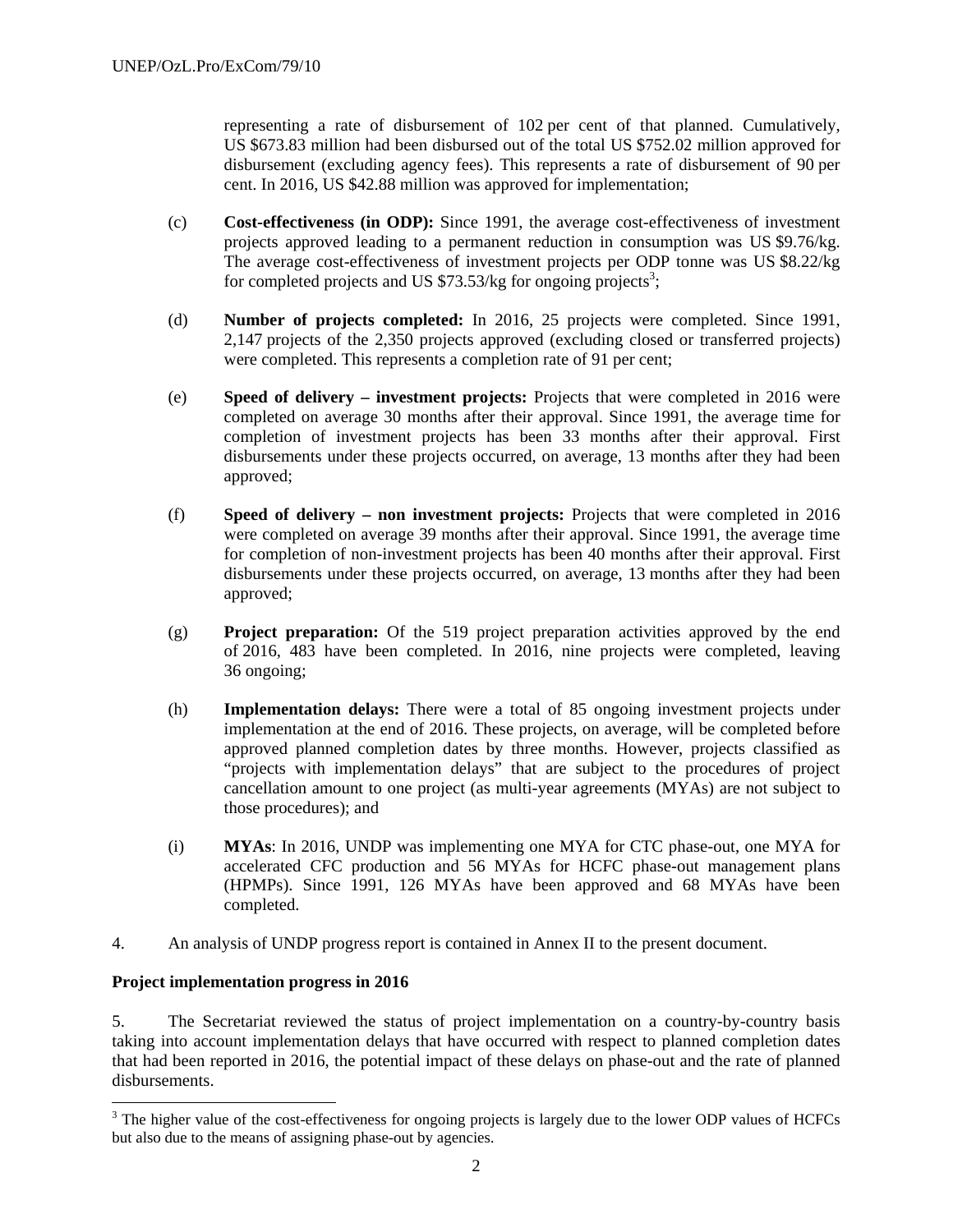6. Of the 134 ongoing projects, excluding institutional strengthening (IS) and project preparation, 37 projects have extended planned dates of completion since the 2015 progress report. The Executive Committee may wish to note that UNDP will report to the  $80<sup>th</sup>$  meeting on one project with implementation delays<sup>4</sup>, which was also classified as having implementation delays in 2015 (Annex I to the present document).

7. During the review of the progress report, the Secretariat had several discussions with UNDP, where a number of issues on ongoing projects were satisfactorily resolved. However, issues could not be resolved for a number of projects or tranches of multi-year agreements for the phase-out of CFC and HCFCs; projects for ODS waste disposal; refrigerant management plans; preparation of ODS alternative surveys; and renewal of IS projects, as shown in Annex I to the present document. For each ongoing project, a brief description on the status of implementation and the outstanding issues are presented and a recommendation is proposed for consideration by the Executive Committee.

#### **Recommendations**

-

- 8. The Executive Committee may wish:
	- (a) To note:
		- (i) The progress report of UNDP as at 31 to December 2016 contained in document UNEP/OzL.Pro/ExCom/79/10;
		- (ii) That UNDP would report to the  $80<sup>th</sup>$  meeting on one project with implementation delays and on 21 projects recommended for additional status reports, as indicated in Annex I to the present document;
	- (b) To approve the recommendations on ongoing projects with specific issues listed in the last column of the table contained in Annex I to the present document.

<sup>&</sup>lt;sup>4</sup> The Executive Committee has defined projects with implementation delays as projects approved over 18 months with disbursement less than one per cent, or projects that are expected to be completed 12 months later than forecast in the last progress report (decision 22/61).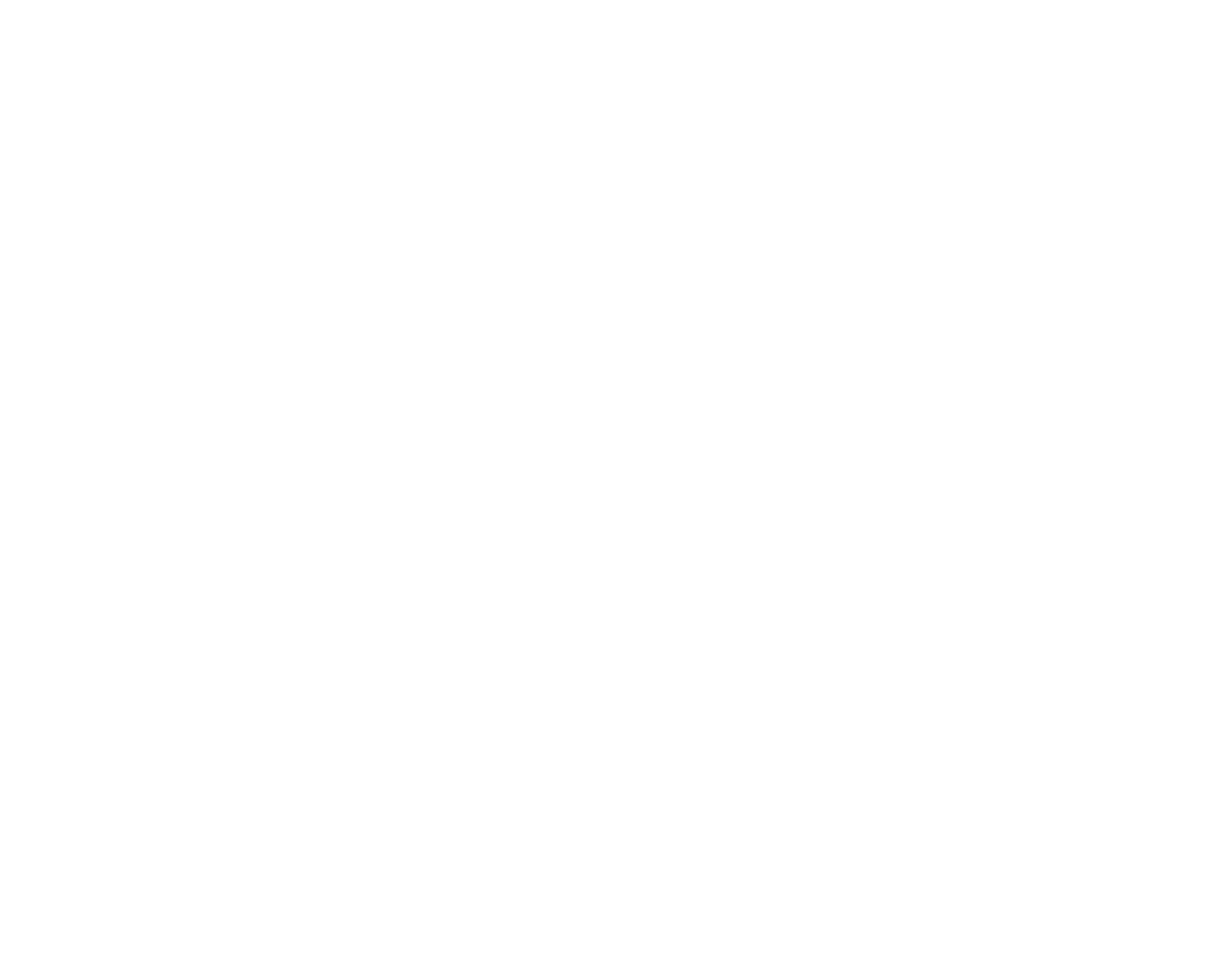#### **Annex I**

#### **ONGOING PROJECTS WITH OUTSTANDING ISSUES IN THE PROGRESS REPORT FOR UNDP**

| <b>Country</b>               | Project title/project code                                                                    | <b>Disburse</b> | <b>Status/Issues</b>                                                                                                                                                                                                                                                                                                                                                           | Recommendation                                                                                                                                                                                                                                                                                                                     |  |
|------------------------------|-----------------------------------------------------------------------------------------------|-----------------|--------------------------------------------------------------------------------------------------------------------------------------------------------------------------------------------------------------------------------------------------------------------------------------------------------------------------------------------------------------------------------|------------------------------------------------------------------------------------------------------------------------------------------------------------------------------------------------------------------------------------------------------------------------------------------------------------------------------------|--|
|                              |                                                                                               | -ment           |                                                                                                                                                                                                                                                                                                                                                                                |                                                                                                                                                                                                                                                                                                                                    |  |
|                              |                                                                                               | rate $(\% )$    |                                                                                                                                                                                                                                                                                                                                                                                |                                                                                                                                                                                                                                                                                                                                    |  |
| <b>CFC</b> projects          |                                                                                               |                 |                                                                                                                                                                                                                                                                                                                                                                                |                                                                                                                                                                                                                                                                                                                                    |  |
| Pakistan                     | Plan for phase-out of CFCs in the<br>manufacture of pharmaceutical MDIs                       | 29              | Project with implementation delays (12<br>months delay).                                                                                                                                                                                                                                                                                                                       | To request UNDP to report to the $80th$ meeting<br>on this project with implementation delays.                                                                                                                                                                                                                                     |  |
|                              | (PAK/ARS/56/INV/71)                                                                           |                 | Project is technically completed. A regulatory<br>clearance of product is required by the<br>Ministry of Health (many cases are pending<br>verification and approvals since 2012). The<br>project is now planned for completion by June                                                                                                                                        | To approve the revised completion date of<br>June 2017 as the final date of completion; and<br>to request UNDP to submit a project<br>completion report (PCR) by December 2017<br>and to return funds balances no later than June                                                                                                  |  |
|                              |                                                                                               |                 | 2017.                                                                                                                                                                                                                                                                                                                                                                          | 2018.                                                                                                                                                                                                                                                                                                                              |  |
| <b>ODS</b> disposal projects |                                                                                               |                 |                                                                                                                                                                                                                                                                                                                                                                                |                                                                                                                                                                                                                                                                                                                                    |  |
| <b>Brazil</b>                | Pilot demonstration project on ODS<br>waste management and disposal<br>(BRA/DES/72/DEM/305)   | 11              | identify<br>consultation<br>to<br>The<br>process<br>companies for the destruction plant was<br>organized. The project was not completed in<br>January 2017 as planned; thus an extension<br>until December 2019 is requested.                                                                                                                                                  | To reiterate decision $77/8(e)(i)$ , to request<br>UNDP to submit to the $80th$ meeting a detailed<br>report on this project as projects with specific<br>reporting requirements; and to complete the<br>project by December 2017, noting that a<br>completion date of January 2017 had already<br>been assigned by the Committee. |  |
| Colombia                     | Demonstration project on end of life<br>ODS management and destruction<br>(COL/DES/66/DEM/82) | 66              | The burning test was conducted and collected<br>data was analyzed by the international expert.<br>The planned date of completion was extended<br>from April 2017 to December 2017.                                                                                                                                                                                             | To reiterate decision $77/8$ (e)(i), to request<br>UNDP to submit to the $80th$ meeting a detailed<br>report on this project as projects with specific<br>reporting requirements and to complete the<br>project by December 2017.                                                                                                  |  |
| Refrigerant management plans |                                                                                               |                 |                                                                                                                                                                                                                                                                                                                                                                                |                                                                                                                                                                                                                                                                                                                                    |  |
| Maldives                     | Implementation of the RMP: Awareness<br>and incentive programme<br>(MDV/REF/38/TAS/05)        | 100             | The Committee assigned a completion date of<br>January 2016 and requested UNDP to return<br>any remaining balances to the 79 <sup>th</sup> meeting<br>(decision $77/10(b)$ ). UNDP advised that the<br>project is planned for completion in December<br>2017 noting that no activity was reported in<br>2016 due to the absence of alternative<br>technology for retrofitting. | To reiterate decision $77/10(b)$ , and to request<br>UNDP to report this project as completed and<br>to return funds balances no later than January<br>2018.                                                                                                                                                                       |  |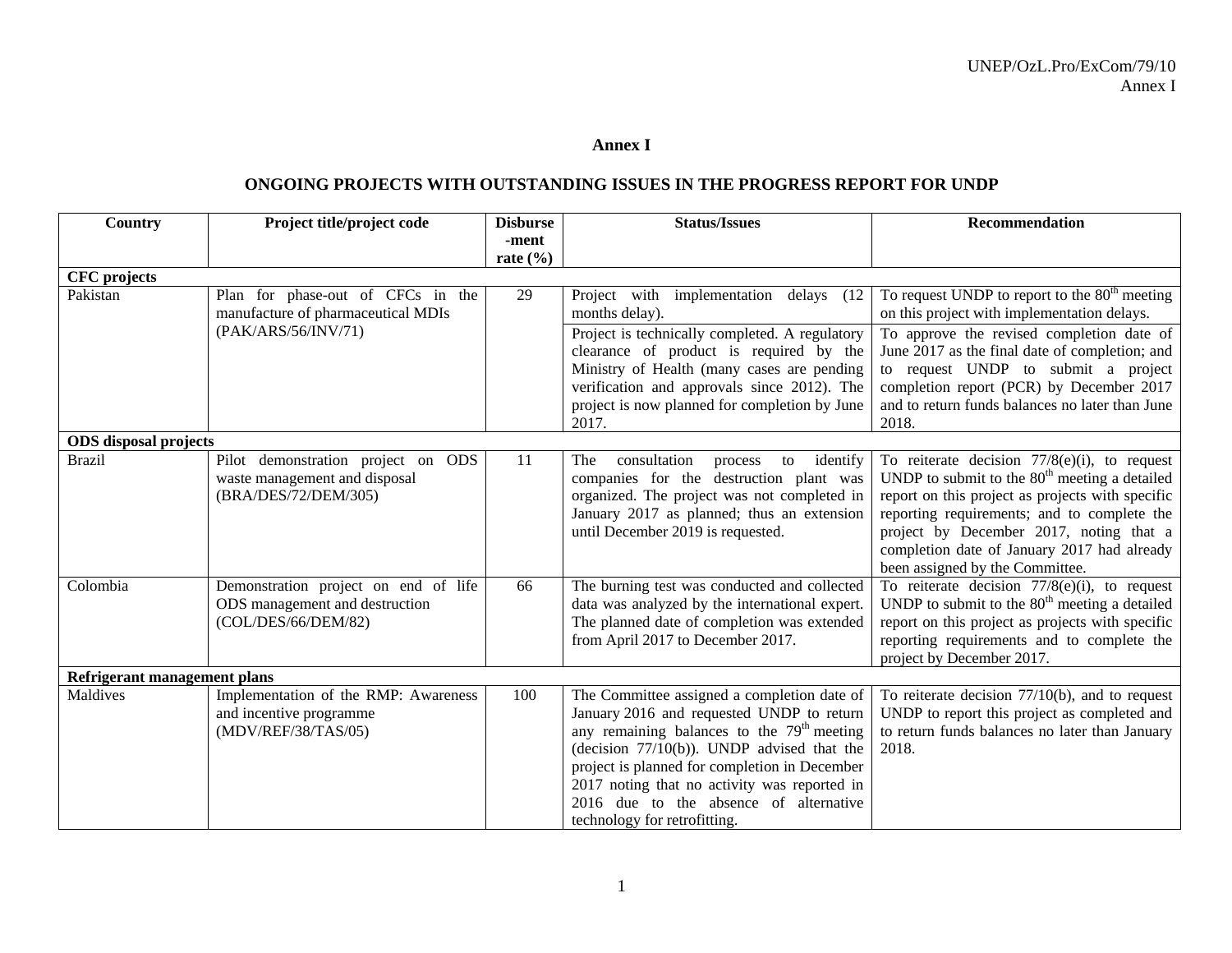#### UNEP/OzL.Pro/ExCom/79/10 Annex I

| Country                                                                              | Project title/project code                                                                                                                                              | <b>Disburse</b> | <b>Status/Issues</b>                                                                          | Recommendation                                                                                                                                                                                             |
|--------------------------------------------------------------------------------------|-------------------------------------------------------------------------------------------------------------------------------------------------------------------------|-----------------|-----------------------------------------------------------------------------------------------|------------------------------------------------------------------------------------------------------------------------------------------------------------------------------------------------------------|
|                                                                                      |                                                                                                                                                                         | -ment           |                                                                                               |                                                                                                                                                                                                            |
|                                                                                      |                                                                                                                                                                         | rate $(\% )$    |                                                                                               |                                                                                                                                                                                                            |
| <b>ODS</b> alternative surveys                                                       |                                                                                                                                                                         |                 |                                                                                               |                                                                                                                                                                                                            |
| Cuba, Islamic Republic of Iran, Peru                                                 |                                                                                                                                                                         |                 | A consultant was hired and, in most cases, the<br>survey is underway.                         | To request UNDP to submit the surveys on<br>ODS alternatives to the $80th$ meeting in<br>accordance with decisions 74/53(h) and<br>$78/2(c)$ .                                                             |
| India<br>Survey of ODS alternatives at the<br>national level<br>(IND/SEV/74/TAS/461) |                                                                                                                                                                         |                 | Project cancellation was requested by the<br>Government.                                      | To approve cancellation of the project, and to<br>request UNDP to return fund balances no later<br>than June 2018.                                                                                         |
|                                                                                      | Renewal of institutional strengthening projects                                                                                                                         |                 |                                                                                               |                                                                                                                                                                                                            |
| Cuba                                                                                 | Phase X: 1/2016-12/2017<br>(CUB/SEV/75/INS/54)                                                                                                                          | $\overline{0}$  | Agreement has not been signed yet.                                                            | To request a status report to the $80th$ meeting<br>to monitor the signing of the Agreement.                                                                                                               |
|                                                                                      | Tranches of HCFC phase-out management plans                                                                                                                             |                 |                                                                                               |                                                                                                                                                                                                            |
| <b>Barbados</b>                                                                      | HCFC phase-out management plan (stage<br>I, first tranche)<br>(BAR/PHA/69/INV/21)                                                                                       | $\Omega$        | Low disbursement rate of approved funds due<br>to late signing of the Agreement.              | To request a status report to the $80th$ meeting<br>to monitor low disbursement rate of approved<br>funds.                                                                                                 |
| Bangladesh                                                                           | HCFC phase-out management plan (stage<br>I, first tranche) (refrigeration servicing<br>sector)<br>(BGD/PHA/65/INV/40)                                                   | $\theta$        | Low disbursement rate of approved funds due<br>to late signing of the Agreement               | To request a status report to the $80th$ meeting<br>to monitor low disbursement rate of approved<br>funds.                                                                                                 |
| <b>Brazil</b>                                                                        | HCFC phase-out management plan (stage<br>I, fourth tranche) (foam sector plan)<br>(BRA/PHA/74/INV/307)                                                                  | $\Omega$        | Low disbursement rate of approved funds<br>because funds from previous tranches were<br>used. | To request UNDP to provide a detailed report<br>projects<br>with specific<br>reporting<br><b>as</b><br>requirements to the 80 <sup>th</sup> meeting to monitor<br>low disbursement rate of approved funds. |
| <b>Brazil</b>                                                                        | HCFC phase-out management plan (stage<br>II, first tranche) (foam sector)<br>(BRA/PHA/75/INV/312)                                                                       | $\overline{0}$  | Low disbursement rate of approved funds<br>because funds from previous tranches were<br>used. | To request a status report to the $80th$ meeting<br>to monitor low disbursement rate of approved<br>funds.                                                                                                 |
| <b>Brazil</b>                                                                        | HCFC phase-out management plan (stage<br>II, first tranche) (refrigeration servicing,<br>regulatory<br>actions<br>and<br>project<br>monitoring)<br>(BRA/PHA/75/TAS/313) | $\overline{3}$  | Low disbursement rate of approved funds due<br>to late signing of the Agreement.              | To request a status report to the 80 <sup>th</sup> meeting<br>to monitor low disbursement rate of approved<br>funds.                                                                                       |
| <b>Brazil</b>                                                                        | HCFC phase-out management plan (stage<br>I, fifth tranche) (foam sector)<br>(BRA/PHA/75/INV/315)                                                                        | $\theta$        | Low disbursement rate of approved funds due<br>to late signing of the Agreement.              | To request a status report to the $80th$ meeting<br>to monitor low disbursement rate of approved<br>funds.                                                                                                 |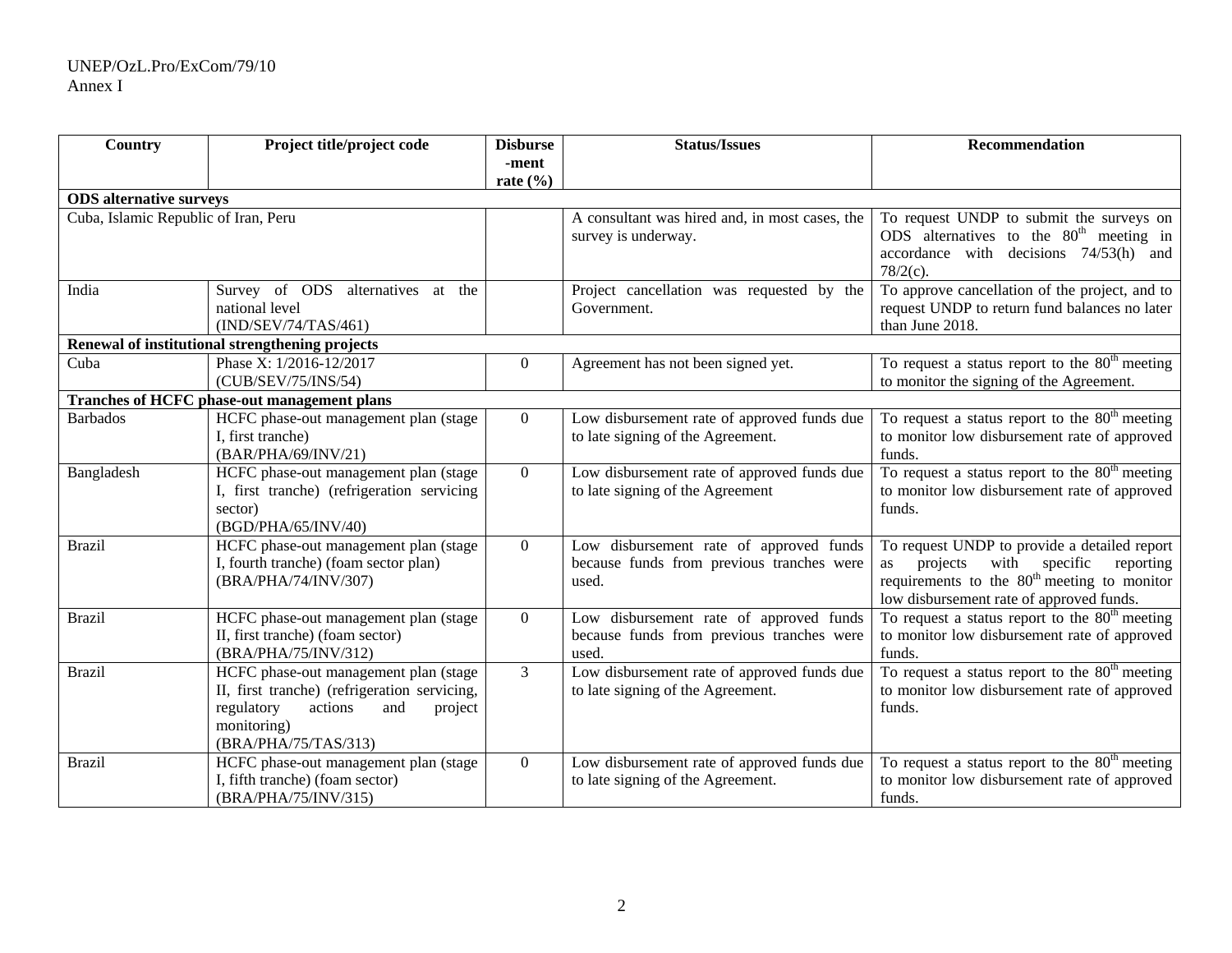| Country   | Project title/project code                                                           | <b>Disburse</b> | <b>Status/Issues</b>                                                              | <b>Recommendation</b>                                                                            |
|-----------|--------------------------------------------------------------------------------------|-----------------|-----------------------------------------------------------------------------------|--------------------------------------------------------------------------------------------------|
|           |                                                                                      | -ment           |                                                                                   |                                                                                                  |
| Colombia  | HCFC phase-out management plan (stage                                                | rate $(\% )$    | Low disbursement rate of approved funds due                                       | To request a status report to the $80th$ meeting                                                 |
|           | II, first tranche) (refrigeration servicing                                          |                 | to late signing of the Agreement.                                                 | to monitor low disbursement rate of approved                                                     |
|           | sector)                                                                              |                 |                                                                                   | funds.                                                                                           |
|           | (COL/PHA/75/INV/96)                                                                  |                 |                                                                                   |                                                                                                  |
| Colombia  | HCFC phase-out management plan (stage                                                | $\overline{0}$  | Low disbursement rate of approved funds due                                       | To request a status report to the $80th$ meeting                                                 |
|           | II, first tranche) (project management,                                              |                 | to late signing of the Agreement.                                                 | to monitor low disbursement rate of approved                                                     |
|           | monitoring and coordination)<br>(COL/PHA/75/TAS/91)                                  |                 |                                                                                   | funds.                                                                                           |
| Colombia  | HCFC phase-out management plan (stage                                                | $\Omega$        | Low disbursement rate of approved funds due                                       | To request a status report to the $80th$ meeting                                                 |
|           | II, first tranche) (technical assistance in                                          |                 | to late signing of the Agreement.                                                 | to monitor low disbursement rate of approved                                                     |
|           | policies formulation and implementation)                                             |                 |                                                                                   | funds.                                                                                           |
|           | (COL/PHA/75/TAS/92)                                                                  |                 |                                                                                   |                                                                                                  |
| Colombia  | HCFC phase-out management plan (stage                                                | $\overline{0}$  | Low disbursement rate of approved funds due                                       | To request a status report to the $80th$ meeting                                                 |
|           | II, first tranche) (technical assistance for                                         |                 | to late signing of the Agreement.                                                 | to monitor low disbursement rate of approved                                                     |
|           | fire protection sector)<br>(COL/PHA/75/TAS/94)                                       |                 |                                                                                   | funds.                                                                                           |
| Guyana    | HCFC phase-out management plan (stage                                                | $\tau$          | Low disbursement rate of approved funds due                                       | To request a status report to the $80th$ meeting                                                 |
|           | II, first tranche)                                                                   |                 | to late signing of the Agreement.                                                 | to monitor low disbursement rate of approved                                                     |
|           | (GUY/PHA/75/INV/28)                                                                  |                 |                                                                                   | funds.                                                                                           |
| Indonesia | HCFC phase-out management<br>plan                                                    | $\overline{0}$  | Low disbursement rate of approved funds.                                          | To reiterate decision $76/47(d)$ , and to request                                                |
|           | (project management and coordination)                                                |                 | Activities under this tranche have been carried                                   | UNDP to submit to the $80th$ meeting a detailed                                                  |
|           | (stage I, second tranche)<br>(IDS/PHA/71/TAS/200)                                    |                 | out; however, disbursements are reported<br>under the earliest approved tranches. | report on this project as a project with specific<br>reporting requirements.                     |
| India     | HCFC phase-out management plan (stage                                                | $\overline{0}$  | Low disbursement rate of approved funds;                                          | To request a status report to the $80th$ meeting                                                 |
|           | I, third tranche) (polyurethane foam                                                 |                 | however, the funds will be disbursed by the                                       | to monitor low disbursement rate of approved                                                     |
|           | sector plan and project monitoring)                                                  |                 | end of 2017 after re-verification of the                                          | funds.                                                                                           |
|           | (IND/PHA/75/INV/464)                                                                 |                 | beneficiaries.                                                                    |                                                                                                  |
| Lebanon   | HCFC phase-out management plan (stage                                                | $\overline{0}$  | Low disbursement rate of approved funds due                                       | To request a status report to the $80th$ meeting                                                 |
|           | II, first tranche) (air conditioning sector)                                         |                 | to late signing of the Agreement.                                                 | to monitor low disbursement rate of approved                                                     |
|           | (LEB/PHA/75/INV/86)                                                                  |                 |                                                                                   | funds.                                                                                           |
| Lebanon   | HCFC phase-out management plan (stage<br>II, first tranche) (refrigeration servicing | $\overline{0}$  | Low disbursement rate of approved funds.                                          | To request a status report to the $80th$ meeting<br>to monitor low disbursement rate of approved |
|           | sector)                                                                              |                 |                                                                                   | funds.                                                                                           |
|           | (LEB/PHA/75/INV/87)                                                                  |                 |                                                                                   |                                                                                                  |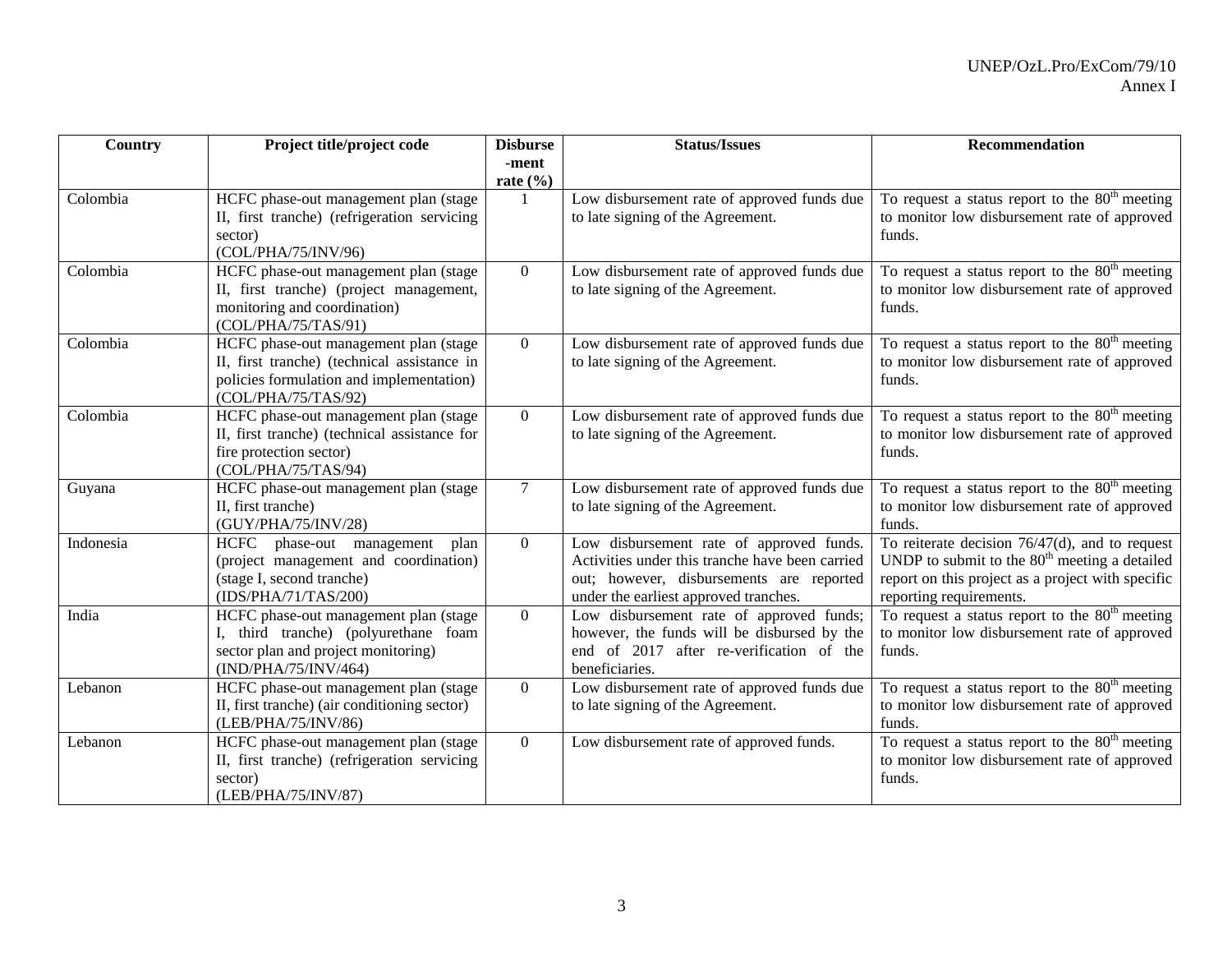| <b>Country</b>                        | Project title/project code                                                                                                                   | <b>Disburse</b>       | <b>Status/Issues</b>                                                                                                                                                                                      | <b>Recommendation</b>                                                                                                                                                                                                                    |                                                                                  |                                                                                                                                             |
|---------------------------------------|----------------------------------------------------------------------------------------------------------------------------------------------|-----------------------|-----------------------------------------------------------------------------------------------------------------------------------------------------------------------------------------------------------|------------------------------------------------------------------------------------------------------------------------------------------------------------------------------------------------------------------------------------------|----------------------------------------------------------------------------------|---------------------------------------------------------------------------------------------------------------------------------------------|
|                                       |                                                                                                                                              | -ment<br>rate $(\% )$ |                                                                                                                                                                                                           |                                                                                                                                                                                                                                          |                                                                                  |                                                                                                                                             |
| Lebanon                               | HCFC phase-out management plan (stage<br>II, first tranche) (project management and<br>coordination)<br>(LEB/PHA/75/TAS/88)                  |                       | Low disbursement rate of approved funds due<br>to late signing of the Agreement.                                                                                                                          | To request a status report to the $80th$ meeting<br>to monitor low disbursement rate of approved<br>funds.                                                                                                                               |                                                                                  |                                                                                                                                             |
| Malaysia                              | HCFC phase-out management plan (stage<br>I, third tranche) (refrigeration servicing,<br>management and coordination)<br>(MAL/PHA/75/TAS/179) | $\Omega$              | To request a status report to the $80th$ meeting<br>Low disbursement rate of approved funds due<br>to monitor low disbursement rate of approved<br>to understaffing at the UNDP country office.<br>funds. |                                                                                                                                                                                                                                          |                                                                                  |                                                                                                                                             |
| Nepal                                 | HCFC phase-out management plan (stage<br>I, first tranche)<br>(NEP/PHA/66/INV/30)                                                            |                       | Low disbursement rate of approved funds due<br>to natural disasters and changes in NOU.                                                                                                                   | To request a status report to the $80th$ meeting<br>to monitor low disbursement rate of approved<br>funds noting that this project was approved<br>twelve meetings ago.                                                                  |                                                                                  |                                                                                                                                             |
| Nepal                                 | HCFC phase-out management plan (stage<br>I, second tranche)                                                                                  |                       | (NEP/PHA/75/INV/35)                                                                                                                                                                                       |                                                                                                                                                                                                                                          | Low disbursement rate of approved funds<br>because the Agreement was not signed. | To request a status report to the $80th$ meeting<br>to monitor low disbursement rate of approved<br>funds and the signing of the Agreement. |
| Nigeria                               | HCFC phase-out management plan (stage<br>, fifth tranche) (foam sector and<br>refrigeration servicing)<br>(NIR/PHA/75/INV/143)               |                       | Low disbursement rate of approved funds due<br>to the need to complete a number of activities.                                                                                                            | To request a status report to the $80th$ meeting<br>to monitor low disbursement rate of approved<br>funds.                                                                                                                               |                                                                                  |                                                                                                                                             |
| Saint<br>Kitts<br>and<br><b>Nevis</b> | HCFC phase-out management plan (stage<br>I, first tranche)<br>(STK/PHA/64/TAS/16)                                                            |                       | Low disbursement rate of approved funds and<br>establishment of the list and specifications of<br>the equipment.                                                                                          | To request a status report to the $80th$ meeting<br>to monitor low disbursement rate of approved<br>funds and establishment of the list and<br>specifications of the equipment noting that<br>this project was approved 14 meetings ago. |                                                                                  |                                                                                                                                             |
| Trinidad and Tobago                   | HCFC phase-out management plan (stage<br>I, third tranche) (TRI/PHA/75/INV/33)                                                               | $\Omega$              | Low disbursement rate of approved funds due<br>to the use of funds from previous tranches.                                                                                                                | To request a status report to the $80th$ meeting<br>to monitor low disbursement rate of approved<br>funds.                                                                                                                               |                                                                                  |                                                                                                                                             |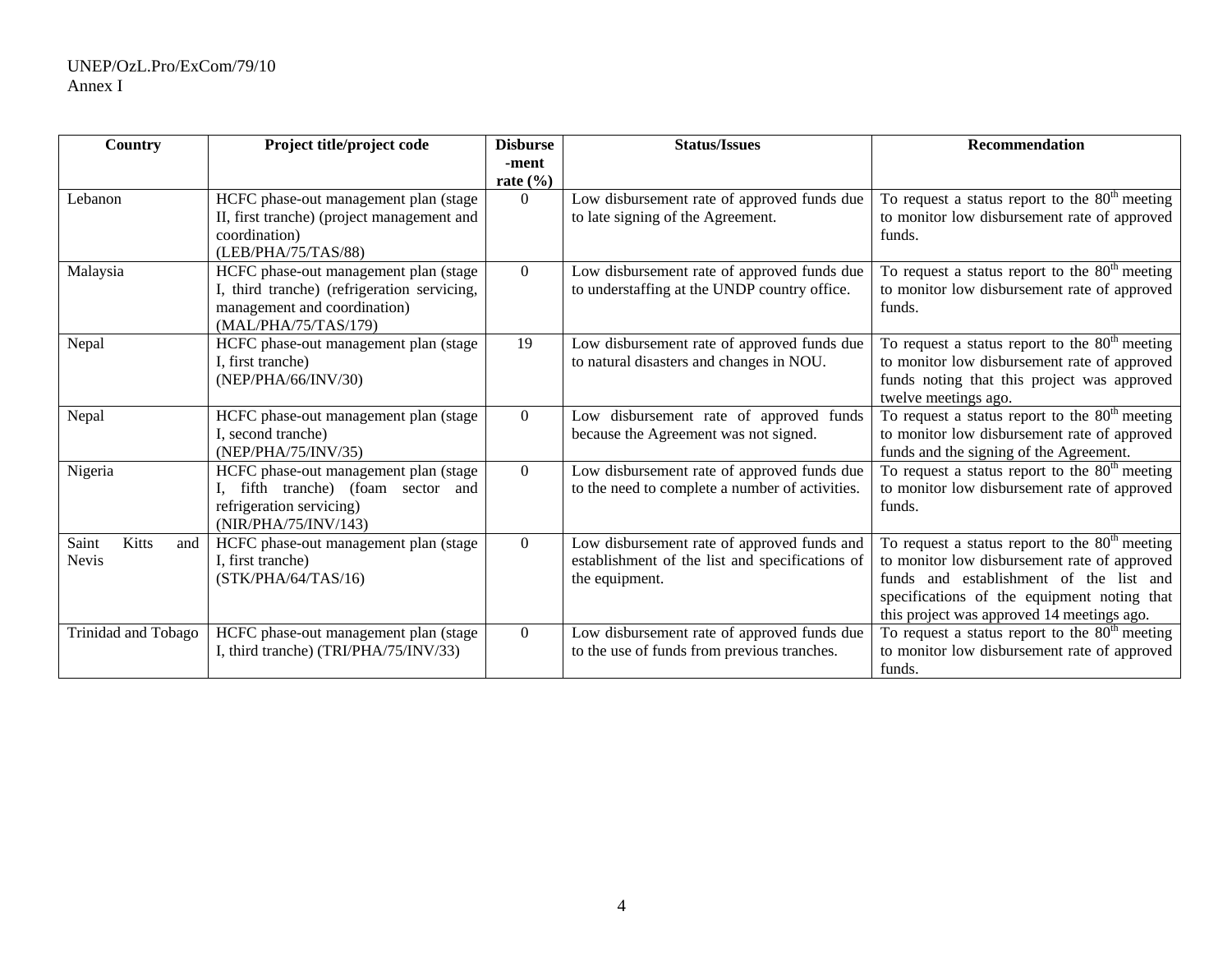#### **Annex II**

#### **ANALYSIS THE PROGRESS REPORT OF UNDP AS AT 31 DECEMBER 2016**

1. As of that date, the Executive Committee had approved US \$853.61 million consisting of US \$752.02 million for investment and non-investment projects and US \$101.59 million for agency fees and administrative support costs, as shown in Table 1. In 2016, 54 new projects and activities were approved. This level of funding is expected to result in the phase-out of 67,437 ODP tonnes of ODS consumption.

| Table 1: Approved funding by sector for UNDP as at 31 December 2016 |
|---------------------------------------------------------------------|
|---------------------------------------------------------------------|

| <b>Sector</b>        | Funding (US \$) |
|----------------------|-----------------|
| Aerosol              | 26,432,885      |
| Destruction          | 3,622,896       |
| Fire fighting        | 50,000          |
| Foam                 | 173,581,768     |
| Halon                | 4,996,975       |
| Fumigants            | 20,081,243      |
| Phase-out plan       | 263,071,815     |
| Process agent        | 1,286,923       |
| Production           | 1,056,900       |
| Refrigeration        | 137,489,662     |
| Several              | 56,234,942      |
| Solvents             | 63,699,998      |
| Sterilant            | 417,628         |
| Sub-total            | 752,023,635     |
| Administrative costs | 101,591,175     |
| <b>Total</b>         | 853,614,810     |

2. A summary of the status of projects implemented by category is presented in Table 2.

|                |          | Number of projects* |                            | Funding (US \$) |                  |                |                            |
|----------------|----------|---------------------|----------------------------|-----------------|------------------|----------------|----------------------------|
| <b>Type</b>    | Approved | <b>Completed</b>    | $\frac{6}{6}$<br>completed | Approved        | <b>Disbursed</b> | <b>Balance</b> | $\frac{0}{0}$<br>disbursed |
| Country        | 22       | 22                  | 100                        | 1,628,797       | 1,628,797        |                | 100                        |
| programme (CP) |          |                     |                            |                 |                  |                |                            |
| Demonstration  | 43       | 33                  | 77                         | 22, 235, 153    | 17,359,939       | 4,875,214      | 78                         |
| Institutional  | 220      | 187                 | 85                         | 46,288,799      | 40,360,038       | 5,928,761      | 87                         |
| strengthening  |          |                     |                            |                 |                  |                |                            |
| (IS)           |          |                     |                            |                 |                  |                |                            |
| Investment     | ,228     | 1,143               | 93                         | 616,603,194     | 558,785,975      | 57,817,219     | 91                         |
| Project        | 519      | 483                 | 93                         | 21,882,309      | 20,393,786       | 1,488,522      | 93                         |
| preparation    |          |                     |                            |                 |                  |                |                            |
| Technical      | 290      | 251                 | 87                         | 41,794,894      | 33,713,310       | 8,081,584      | 81                         |
| assistance     |          |                     |                            |                 |                  |                |                            |
| Training       | 28       | 28                  | 100                        | 1,590,489       | 1,590,489        |                | 100                        |
| <b>Total</b>   | 2,350    | 2,147               | 91                         | 752,023,635     | 673,832,335      | 78,191,300     | 90                         |

**Table 2: Status of project implementation by category** 

\*Excludes closed and transferred projects.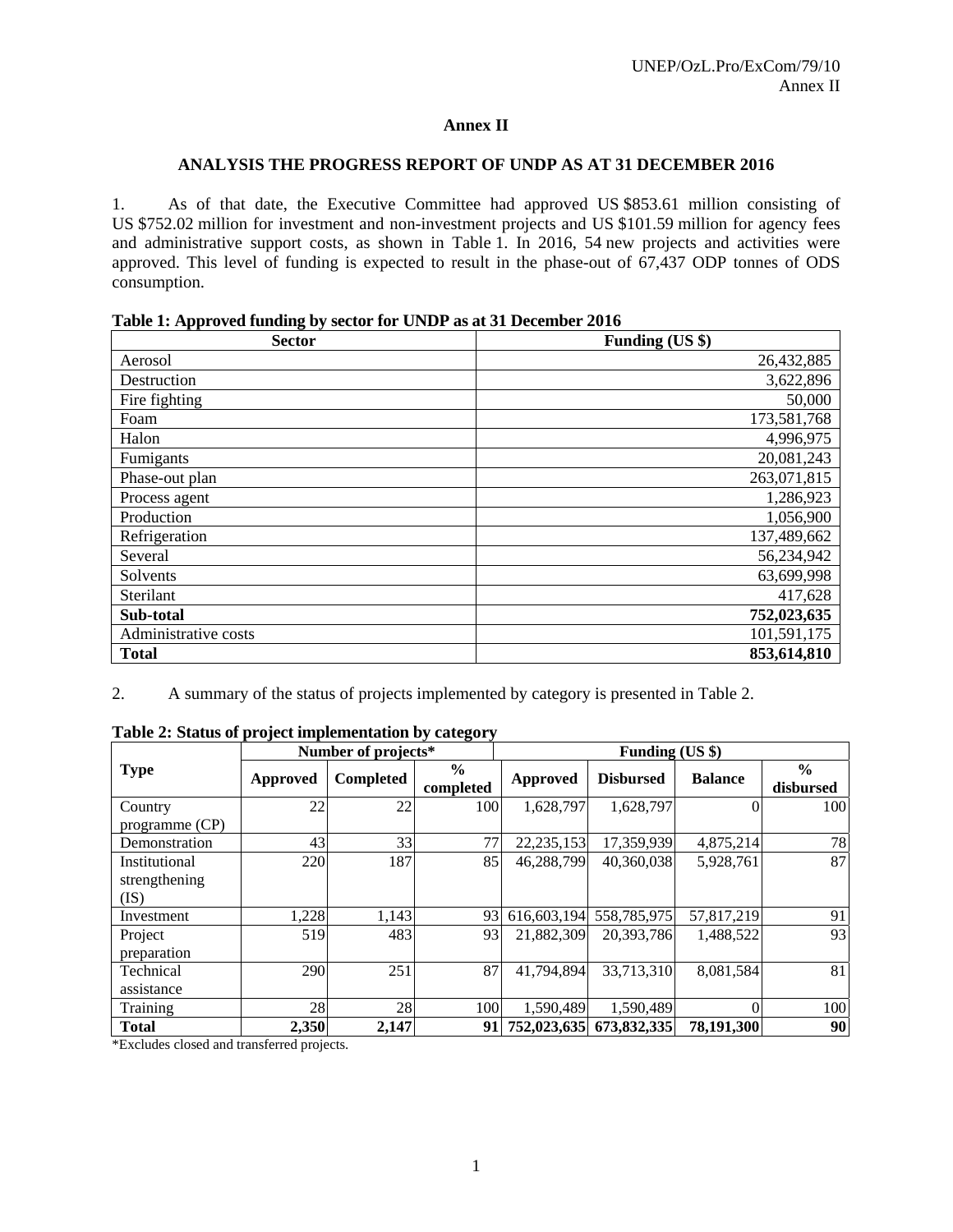3. Table 3 presents an overview of status of project implementation by year<sup>5</sup>. All projects and activities approved between 1991 and the end of 2001, as well as 2003, 2004, 2006 and 2007, have now been completed.

|              | Number of projects* |                 |                            | Funding (US \$) |                  |                  |                            |
|--------------|---------------------|-----------------|----------------------------|-----------------|------------------|------------------|----------------------------|
| Year         | <b>Approved</b>     | Completed       | $\frac{0}{0}$<br>completed | Approved        | <b>Disbursed</b> | <b>Balance</b>   | $\frac{0}{0}$<br>disbursed |
| 1991         | 15                  | 15              | 100                        | 1,149,032       | 1,149,032        | $\Omega$         | 100                        |
| 1992         | 67                  | 67              | 100                        | 8,619,002       | 8,619,002        | $\mathbf{0}$     | 100                        |
| 1993         | 57                  | 57              | 100                        | 13,204,712      | 13,204,712       | $\overline{0}$   | 100                        |
| 1994         | 148                 | 148             | 100                        | 49,481,580      | 49,481,581       | $-1$             | 100                        |
| 1995         | 117                 | 117             | 100                        | 29,599,445      | 29,599,446       | $-1$             | 100                        |
| 1996         | 83                  | 83              | 100                        | 27,838,805      | 27,838,805       | $\boldsymbol{0}$ | 100                        |
| 1997         | 188                 | 188             | 100                        | 44,056,257      | 44,056,257       | $\mathbf{0}$     | 100                        |
| 1998         | 172                 | 172             | 100                        | 31,305,010      | 31,305,010       | $\boldsymbol{0}$ | 100                        |
| 1999         | 204                 | 204             | 100                        | 35,896,883      | 35,896,884       | $-1$             | 100                        |
| 2000         | 149                 | 149             | 100                        | 31,268,362      | 31,268,361       | $\mathbf{1}$     | 100                        |
| 2001         | 179                 | 179             | 100                        | 35,292,272      | 35,292,271       | $\mathbf{1}$     | 100                        |
| 2002         | 117                 | 116             | 99                         | 44,316,424      | 44,316,422       | $\overline{2}$   | 100                        |
| 2003         | 64                  | 64              | 100                        | 36,336,530      | 36,336,530       | $\mathbf{0}$     | 100                        |
| 2004         | 69                  | 69              | 100                        | 24,802,715      | 24,802,714       | 1                | 100                        |
| 2005         | 53                  | 52              | 98                         | 29,125,659      | 28,890,910       | 234,749          | 99                         |
| 2006         | 62                  | 62              | 100                        | 15,753,458      | 15,753,461       | $-3$             | 100                        |
| 2007         | 54                  | 54              | 100                        | 12,142,488      | 12,142,486       | $\overline{2}$   | 100                        |
| 2008         | 84                  | 83              | 99                         | 23,251,912      | 22,930,356       | 321,556          | 99                         |
| 2009         | 93                  | 91              | 98                         | 13,297,299      | 13,145,705       | 151,594          | 99                         |
| 2010         | 43                  | 42              | 98                         | 19,837,236      | 19,574,703       | 262,532          | 99                         |
| 2011         | 63                  | $\overline{58}$ | 92                         | 57,177,158      | 56,030,418       | 1,146,740        | $\overline{98}$            |
| 2012         | 29                  | 24              | 83                         | 33,933,829      | 31,193,939       | 2,739,890        | 92                         |
| 2013         | 43                  | 22              | 51                         | 34,583,627      | 30,075,380       | 4,508,247        | 87                         |
| 2014         | 67                  | 25              | 37                         | 22,995,687      | 17,854,573       | 5,141,114        | 78                         |
| 2015         | 76                  | 6               | 8                          | 33,879,623      | 12,973,666       | 20,905,957       | 38                         |
| 2016         | 54                  | $\overline{0}$  | $\mathbf{0}$               |                 | 99,711           | 42,778,920       | $\boldsymbol{0}$           |
| <b>Total</b> | 2,350               | 2,147           | 91                         | 752,023,635     | 673,832,335      | 78,191,300       | 90                         |

**Table 3: Status of project implementation by year** 

\*Excludes closed and transferred projects.

l

4. Table 4 presents project implementation by country for 2016.

**Table 4. Summary of project implementation by UNDP for 2016** 

| Country   | <b>Phased</b><br>out in<br>2016 | Percentage<br>of planned<br>phase-out<br>achieved<br>in $2016$ | <b>Estimated</b><br>funds<br>disbursed<br>in $2016$<br>(US\$) | Funds<br>disbursed<br>in $2016$<br>(US\$) | Percentage of<br>funds<br>disbursed over<br>estimation in<br>2016 | Percentage<br>of planned<br>projects<br>completed<br>in $2016$ |
|-----------|---------------------------------|----------------------------------------------------------------|---------------------------------------------------------------|-------------------------------------------|-------------------------------------------------------------------|----------------------------------------------------------------|
| Angola    |                                 |                                                                | 123,158                                                       | 97,846                                    | 79                                                                |                                                                |
| Argentina |                                 |                                                                | 65,315                                                        | 121.233                                   | 186                                                               | $\Omega$                                                       |
| Armenia   |                                 |                                                                | 24,267                                                        | 7,054                                     | 29                                                                | $\Omega$                                                       |

<sup>&</sup>lt;sup>5</sup> The data is presented according to the year when a project was approved by the Executive Committee. It treats all approvals (investment and non-investment projects) equally (i.e., an investment project or a funding tranche of an MYA of US \$1 million is considered one project, same as a country programme preparation of US \$30,000). Key indicators from the annual summary are: the percentage of projects completed, ODP phased out, and percentage of funds disbursed. There are three types of disbursements: during implementation, after implementation and for retroactively-financed projects.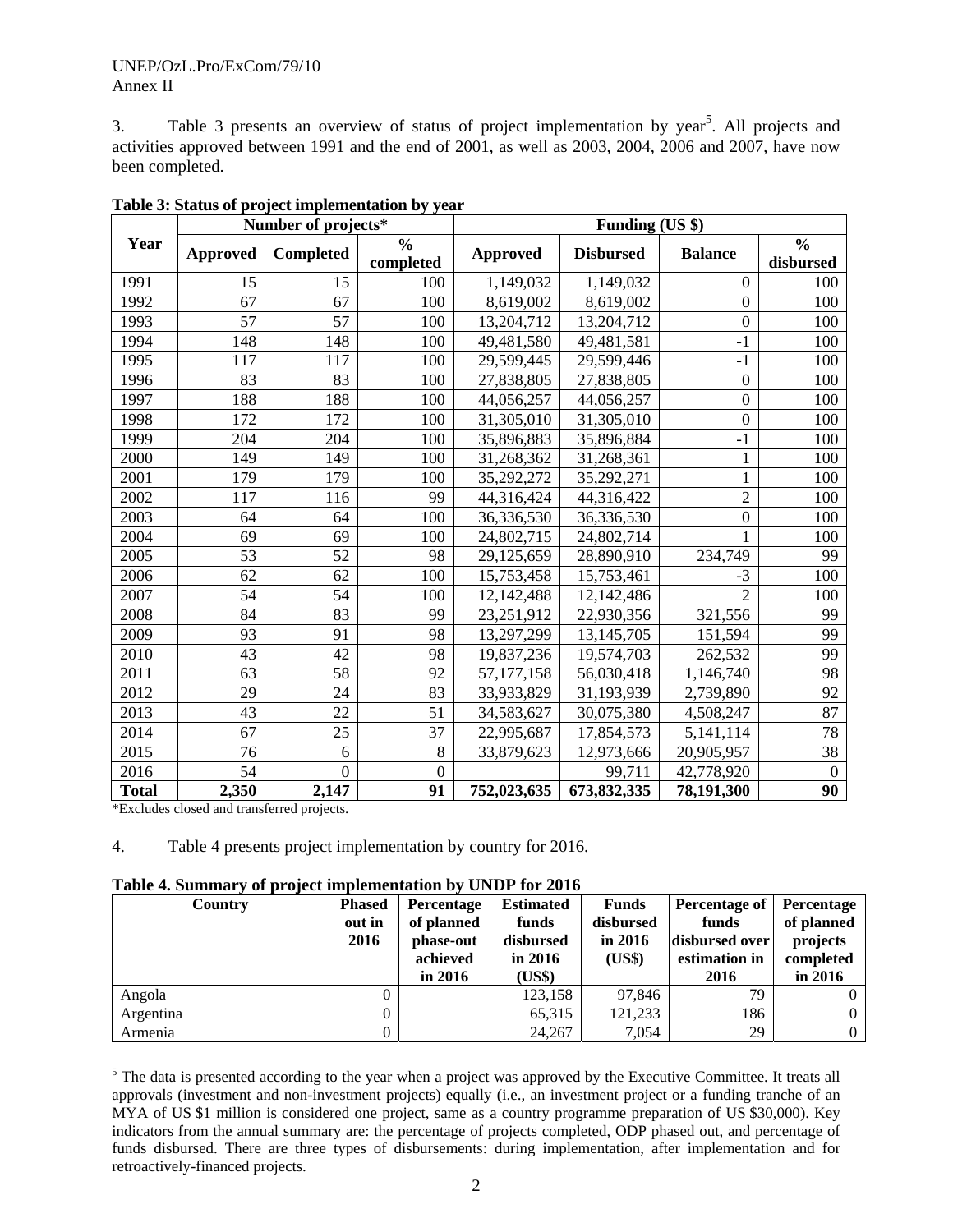| Country                    | <b>Phased</b>                    | Percentage            | <b>Estimated</b>       | <b>Funds</b>         | <b>Percentage of</b>    | Percentage                       |
|----------------------------|----------------------------------|-----------------------|------------------------|----------------------|-------------------------|----------------------------------|
|                            | out in<br>2016                   | of planned            | funds<br>disbursed     | disbursed<br>in 2016 | funds<br>disbursed over | of planned<br>projects           |
|                            |                                  | phase-out<br>achieved | in 2016                | (US\$)               | estimation in           | completed                        |
|                            |                                  | in 2016               | (US\$)                 |                      | 2016                    | in 2016                          |
| Bangladesh                 | $\Omega$                         |                       | 183,675                | 93,466               | 51                      |                                  |
| <b>Barbados</b>            | $\overline{0}$                   |                       | 20,000                 | $\Omega$             | $\theta$                |                                  |
| <b>Bhutan</b>              | $\overline{0}$                   |                       | 593                    | $\Omega$             | $\Omega$                |                                  |
| <b>Brazil</b>              | $\overline{0}$                   | $\mathbf{0}$          | $\overline{5,}972,480$ | 3,362,020            | 56                      | 67                               |
| Brunei Darussalam          | $\overline{0}$                   |                       | 16,282                 | 15,000               | 92                      |                                  |
| Cambodia                   | $\overline{0}$                   |                       | 60,000                 | 150,000              | 250                     |                                  |
| Chile                      | $\theta$                         |                       | 560,214                | 263,643              | 47                      | 100                              |
| China                      | $\overline{0}$                   | $\boldsymbol{0}$      | 4,308,264              | 10,057,069           | 233                     | $\Omega$                         |
| Colombia                   | $\overline{0}$                   |                       | 1,601,447              | 775,604              | 48                      | 100                              |
| Costa Rica                 | $\boldsymbol{0}$                 |                       | 257,027                | 228,486              | 89                      | 67                               |
| Cuba                       | $\overline{0}$                   |                       | 372,587                | 186,917              | 50                      | $\Omega$                         |
| Democratic Republic of the |                                  |                       |                        |                      |                         |                                  |
| Congo (the)                | $\mathbf{0}$                     | $\mathbf{0}$          | 22,775                 | 35,275               | 155                     | $\mathbf{0}$                     |
| Dominican Republic (the)   | $\boldsymbol{0}$                 |                       | 164,077                | 246,503              | 150                     | $\Omega$                         |
| Egypt                      | $\boldsymbol{0}$                 |                       | 1,310,209              | 218,981              | 17                      |                                  |
| El Salvador                | $\boldsymbol{0}$                 |                       | 73,666                 | 110,035              | 149                     | $\mathbf{0}$                     |
| Fiji                       | $\boldsymbol{0}$                 |                       | 17,287                 | 13,690               | 79                      | $\mathbf{0}$                     |
| Georgia                    | $\boldsymbol{0}$                 |                       | 84,792                 | 63,376               | 75                      |                                  |
| Ghana                      | $\boldsymbol{0}$                 | $\mathbf{0}$          | 101,171                | 215,147              | 213                     | 75                               |
| Global                     | $\boldsymbol{0}$                 |                       | $\Omega$               | $\Omega$             |                         | 100                              |
| Guyana                     | $\boldsymbol{0}$                 |                       | 63,900                 | 10,451               | 16                      |                                  |
| Haiti                      | $\boldsymbol{0}$                 |                       | 606                    | $\Omega$             | $\theta$                |                                  |
| India                      | $\boldsymbol{0}$                 |                       | 2,941,222              | 2,200,979            | 75                      | $\boldsymbol{0}$                 |
| Indonesia                  | $\boldsymbol{0}$                 |                       | 1,777,738              | 3,596,414            | 202                     | $\boldsymbol{0}$                 |
| Iran (Islamic Republic of) | $\boldsymbol{0}$                 |                       | 245,014                | 181,534              | 74                      | $\mathbf{0}$                     |
| Jamaica                    | $\boldsymbol{0}$                 |                       | 24,813                 | 78,845               | 318                     |                                  |
| Kuwait                     | $\boldsymbol{0}$                 |                       | 20,000                 | 0                    | $\theta$                | $\mathbf{0}$                     |
| Kyrgyzstan                 | $\boldsymbol{0}$                 |                       | 68,078                 | 35,209               | 52                      |                                  |
| Lebanon                    | $\boldsymbol{0}$                 |                       | 1,241,180              | 799,454              | 64                      | $\boldsymbol{0}$                 |
| Malaysia                   | $\boldsymbol{0}$                 | $\boldsymbol{0}$      | 1,176,726              | 605,693              | 51                      | $\boldsymbol{0}$                 |
| Maldives                   | $\boldsymbol{0}$                 |                       | 120,447                | 103,356              | 86                      | $\mathbf{0}$                     |
| Mexico                     | $\boldsymbol{0}$                 |                       | 2,418,615              | 2,806,831            | 116                     |                                  |
| Nepal                      | $\overline{0}$                   |                       | 27,040                 | $\boldsymbol{0}$     | $\boldsymbol{0}$        | $\boldsymbol{0}$                 |
| Nigeria                    | $\mathbf{0}$                     |                       | 612,235                | 368,820              | 60<br>32                | $\boldsymbol{0}$                 |
| Pakistan                   | $\boldsymbol{0}$<br>$\mathbf{0}$ |                       | 213,476                | 68,836               | 64                      | $\mathbf{0}$<br>75               |
| Panama                     | $\boldsymbol{0}$                 |                       | 220,311                | 140,833<br>78,917    | 68                      |                                  |
| Paraguay<br>Peru           | $\boldsymbol{0}$                 |                       | 115,401<br>167,022     | 137,806              | 83                      | $\mathbf{0}$<br>$\boldsymbol{0}$ |
| Republic of Moldova (the)  | $\mathbf{0}$                     |                       | 15,949                 | 28,012               | 176                     | $\overline{0}$                   |
| Saint Kitts and Nevis      | $\mathbf{0}$                     |                       | 16,000                 | $\Omega$             | $\overline{0}$          |                                  |
| Sri Lanka                  | $\boldsymbol{0}$                 |                       | 73,460                 | 146,979              | 200                     | $\overline{0}$                   |
| Timor-Leste                | $\mathbf{0}$                     |                       | 24,000                 | 5,000                | 21                      |                                  |
| Trinidad and Tobago        | $\boldsymbol{0}$                 |                       | 327,290                | 233,805              | 71                      |                                  |
| Uruguay                    | $\boldsymbol{0}$                 | $\boldsymbol{0}$      | 213,645                | 179,158              | 84                      | 67                               |
| Venezuela (Bolivarian      |                                  |                       |                        |                      |                         |                                  |
| Republic of)               | $\boldsymbol{0}$                 |                       | 249,688                | 221,131              | 89                      | 100                              |
| <b>Grand Total</b>         | $\bf{0}$                         | $\bf{0}$              | 27,713,142             | 28,289,405           | 102                     | 24                               |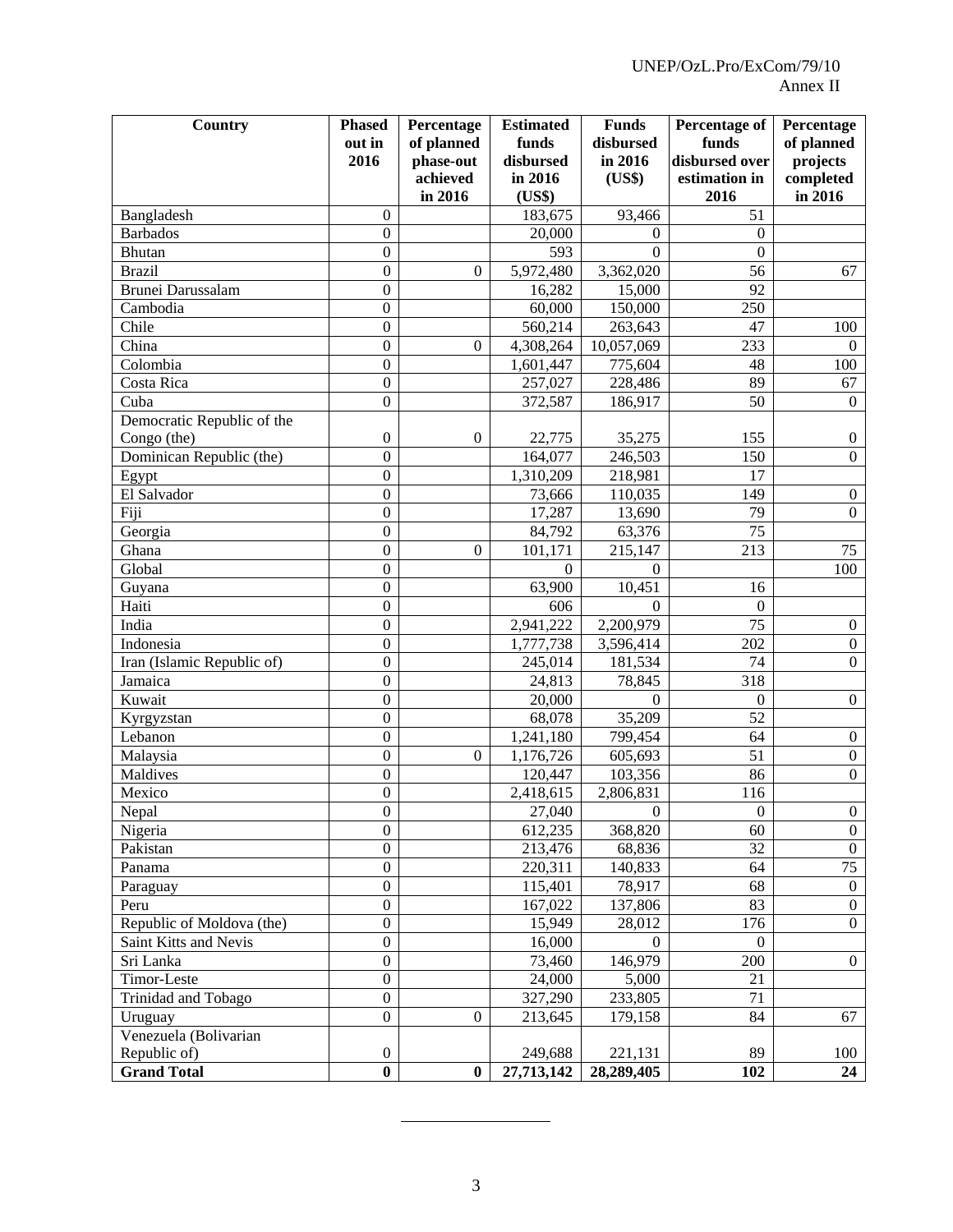

**Executive Committee of the Multilateral Fund for the Implementation of the Montreal Protocol**

# UNDP Annual Progress and Financial Report Narrative: 1991‐2016

79th Meeting, 3 - 7 July 2017, Bangkok, Thailand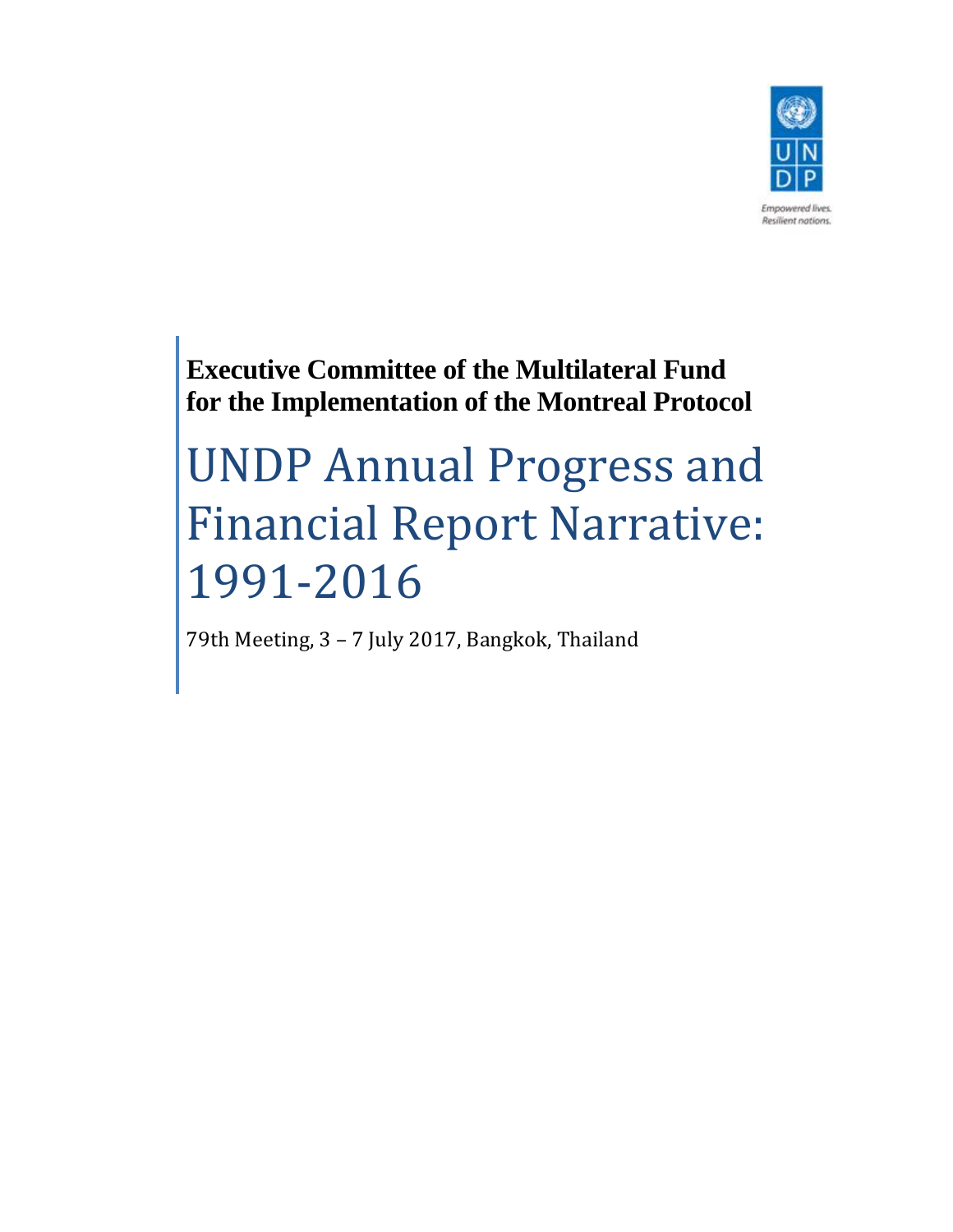#### **I. INTRODUCTION**

The following narrative is based on a database of 2444 projects funded by the Multilateral Fund, which contains basic information on their status of implementation as of 31 December 2016. However, some updates of activities which took place during the first quarters of 2016 are also included for information purposes. The database results in 11 summary tables which can be found at the end of this report, and which are referred to throughout this narrative.

As can be seen in the following sections, UNDP has disbursed US\$ 673,832,335 of the US\$ 752,023,810 worth of projects that were approved under the Multilateral Fund since its inception in 1991. These programmes were supposed to eliminate 68,108 ODP T/year, of which 67,076 (98%) were phased out as of 31 December 2016. This demonstrates UNDP's important role in the success of MLF's assistance towards the elimination of Ozone Depleting Substances.

As of the end of 2016, UNDP was active in 47 countries, of which 24 are low volume consuming (LVCs). The vast majority of ongoing projects are implemented using the National Implementation modality, providing countries with larger country ownership.

A large portion of the current ongoing programmes consist of HCFC phase-out management plans (HPMPs). For these, UNDP is the lead agency in 29 countries. In addition, UNDP also acts as the cooperating agency for 18 countries. In 2016, there were only two remaining HPMPs (Mauritania and South Sudan), which were a part of UNDP's business plan and which have not been submitted yet. However, the Stage I HPMP for South Sudan has been submitted for consideration of the Executive Committee at the 77th meeting and it was approved by the Executive Committee. Stage I HPMP for Mauritania is expected to be submitted for consideration of the Executive Committee at its 80th meeting in the fall of 2017.

There is a surge of workload for UNDP to meet the needs of so many HPMPs that are currently under implementation. This significant workload comes at a time that preparation of Stage II HPMPs is under way. Most countries, for which UNDP is the lead agency, have submitted their requests for Stage II HPMP full proposals in 2015/2016 and five countries (Angola, Bangladesh, Democratic Republic of Congo, Nigeria, and Peru) are expected to submit their requests in 2017 and beyond. Despite this challenging situation, UNDP, with its network of country offices, remains fully committed to meet the increased workload and ensure that countries receive the assistance needed to be in compliance with all requirements of the Montreal Protocol.

UNDP has also been at the forefront of technical assessments and demonstration projects for potentially costeffective alternatives to HCFCs that minimize environmental impacts, particularly for those specific applications where such alternatives are not presently available and applicable. Pursuant to ExCom decision 72/40, UNDP has submitted seven funding requests for the preparation of projects to demonstrate climatefriendly and energy-efficient alternative technologies to HCFCs, and feasibility studies on district cooling. All these projects were approved in 2015.

Finally, pursuant to the decision of XXVI/9 of the Twenty-Sixth Meeting of the Parties to the Montreal Protocol on Substances that Deplete the Ozone Layer, UNDP is also conducting twelve surveys of ODS alternatives, prioritizing the Foams, Refrigeration and Air Conditioning sectors in selected developing countries representing a balance of size and regional spread in order to: establish the market penetration of current commercially available alternatives, in terms of supply chain and costs, performance and environmental impact; and identify emerging alternatives, in terms of their expected market introduction and availability, performance and projected costs. ODS alternative surveys have been approved for Bangladesh,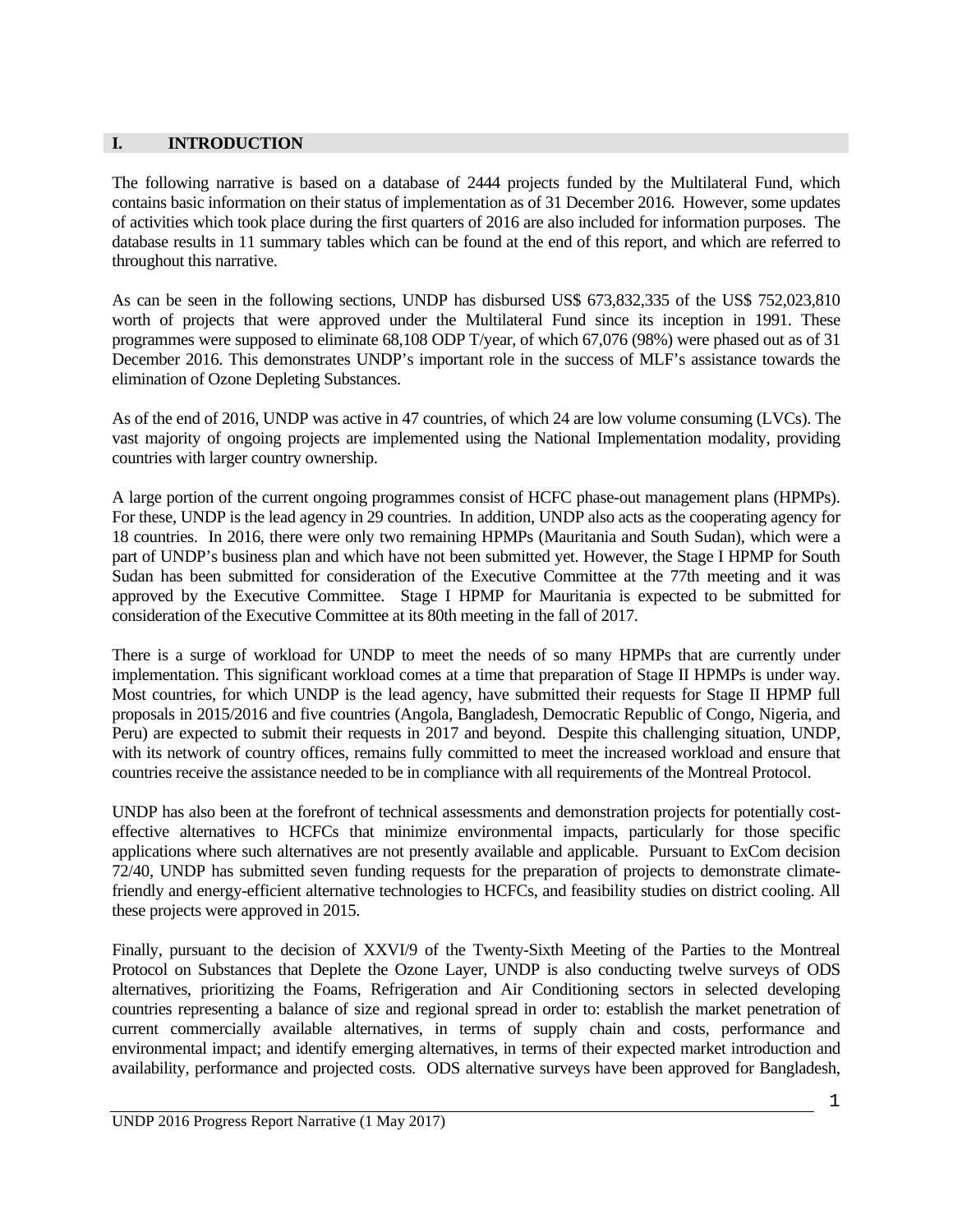Costa Rica, Cuba, Dominican Republic, El Salvador, India, Iran, Lebanon, Moldova, Panama, Paraguay, and Peru. UNDP submitted the majority of the surveys and is working towards finalizing them for Cuba, India, Iran, and Peru.

#### **II. PROJECT APPROVALS AND DISBURSEMENTS**

#### A. **Annual Summary Data (See table 1)**

Table 1: "Annual Summary" shows the important summary data on the number of project approvals, corresponding budgets, ODP, and disbursement figures. The table highlights that, cumulatively, as of 31 December 2016, UNDP had a total of 2444 approved projects under the Multilateral Fund, of which 94 had been canceled or transferred. Of the 2350 remaining projects, 2,144, or 91% have been completed. They are set to eliminate 67,437 ODP T/year, of which 66,440 ODP T (99%) have already been eliminated.

As of 31 December 2016, UNDP had received cumulative net project approvals of US\$ 752,023,810 (excluding support costs). Of these, UNDP, as of end-2016, had disbursed US\$ 673,832,335 excluding all obligations. This translates to 90% of approved funding. This is about the same as last year's disbursement rate of 91% Furthermore, an additional US\$ 862,156 of commitments were outstanding as of end-December 2016, representing orders placed but final payments not yet made.

#### B. **Interest and Adjustments**

Interest income earned on MLF resources in 2016 is US\$ 659,668. Once the financial statements are submitted to the MLF Treasurer by the agreed deadline of 30 September, the difference between the provisional and final 2016 interest income can be adjusted against UNDP project approvals in 2017.

#### C. **Summary Data By Type and Chemical [CPG, DEM, INS, INV, PRP, TAS, TRA] (See table 2)**

Table 2: Summary Data by Project Type presents an overview of the approvals by the type of project. It demonstrates that of the total amounts approved, 82.2% of the budgets were dedicated to investment projects, 5.2% to technical assistance projects, 5.7% to institutional strengthening and 3.5% to project preparation activities. The remaining 3.3% was dedicated to country programmes and demonstration/training activities.

#### **III. PROJECT COMPLETIONS SINCE LAST REPORT**

#### A **ODP Phased Out from Completed Investment Projects**

A total of 12 investment projects comprising 1 in foams and 11 in phase-out plans were completed between 1 January and 31 December 2016. Completed HPMP tranches phased out 3.8 ODP tonnes.

#### B. **Non-Investment Project Completions Since The Last Report**

A total of 10 non-investment projects, comprising 4 institutional strengthening phases, and 6 preparatory activities were completed between 1 Jan and 31 Dec 2016.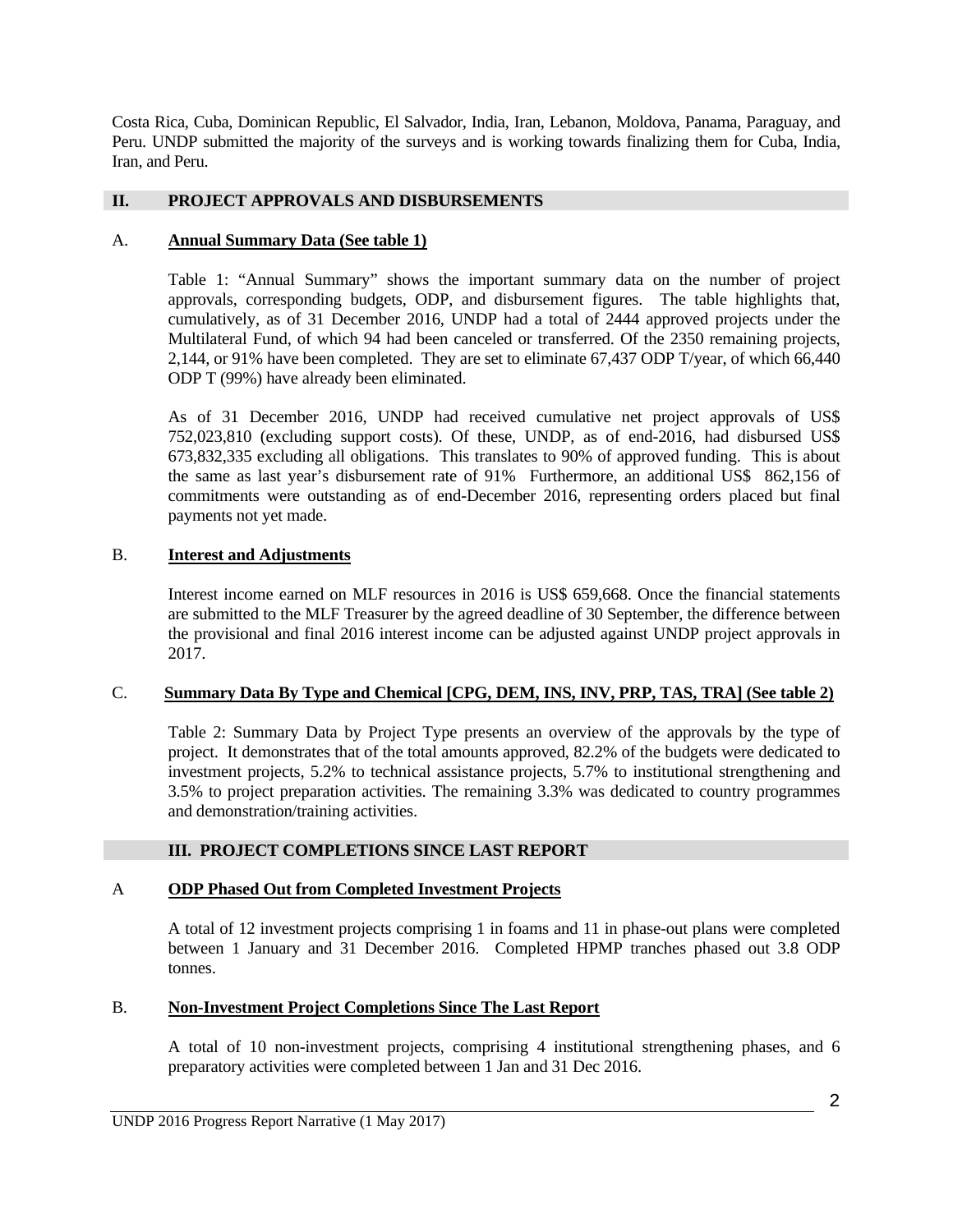#### **IV. GLOBAL AND REGIONAL PROJECT HIGHLIGHTS**

A. **Global Projects:** There is one on-going global programme under implementation by UNDP:

GLO/SEV/77/TAS/339, the Core unit support (2017) programme approved at the  $77<sup>th</sup>$  meeting of the Executive Committee, that covers the administrative costs of UNDP's Montreal Protocol Unit; and continuation of Core Unit support at a level that allows UNDP to provide the oversight, reporting and assistance needed to sustain the large programmer is critical.

B. **Regional Projects:** There are no ongoing regional projects at this time.

#### **V. PERFORMANCE INDICATORS**

#### **A. Results in 2016**

Decision 41/93 of the Executive Committee approved the following indicators to allow for the evaluation of performance of implementing agencies, with the weightings indicated in the table below. Annex V of the report of the 77<sup>th</sup> meeting of the Executive Committee contained UNDP's 2016 targets. One can see from the table below that UNDP fully met 4 out of 9 of its targets and that its score amounts to 96.8%.

| Category of<br>performance<br>indicator | Item                                                                                                                       | Weight         | UNDP's<br>target for<br>2016 | Result achieved in<br>2016                                                                                                                    | Score |
|-----------------------------------------|----------------------------------------------------------------------------------------------------------------------------|----------------|------------------------------|-----------------------------------------------------------------------------------------------------------------------------------------------|-------|
| 1. Approval                             | Number of tranches approved vs. those planned*                                                                             | 10             | 29                           | $35 \div 100\%$<br>(see annex $1, 1$ )                                                                                                        | 10.0  |
| 2. Approval                             | Number of projects/activities approved vs. those<br>planned (including project preparation activities)**                   | 10             | 18                           | $19 \div 100\%$<br>(see annex $1, 2$ )                                                                                                        | 10.0  |
| 3. Implementation Funds disbursed       |                                                                                                                            |                | 15 \$26,906,232              | \$25.1 million $\rightarrow$<br>93%<br>(see annex $1, 3$ )                                                                                    | 14.0  |
| 4. Implementation                       | ODS phase-out for the tranche when the next tranche<br>is approved vs. those planned per business plans                    | 25             | 390.2                        | $360.7 \rightarrow 92\%$<br>(see annex $1, 4$ )                                                                                               | 23.1  |
|                                         | 5. Implementation Project completion vs. planned in progress reports<br>for all activities (excluding project preparation) | 20             | 23                           | $24 \rightarrow 100\%$<br>(see annex $1, 5$ )                                                                                                 | 20.0  |
| 6. Administrative                       | The extent to which projects are financially<br>completed 12 months after project completion                               | 10             | $70%$ of<br>those due        | 55 finreys out of 57<br>96%<br>(see annex $1, 6$ )                                                                                            | 9.7   |
| 7. Administrative                       | Timely submission of project completion reports vs.<br>those agreed                                                        | $\overline{5}$ | $70%$ of<br>those due        | 100% achieved<br>(8)<br>individual PCR<br>submitted out of 8<br>planned and 1 MYA<br>PCR submitted out<br>of 1 planned -- see<br>annex $1, 7$ | 5.0   |
| 8. Administrative                       | Timely submission of progress reports and responses<br>unless otherwise agreed                                             | 5              | On-time                      | 100% achieved<br>(see annex $1, 8$ )                                                                                                          | 5.0   |
| TOTAL                                   |                                                                                                                            | 100            |                              |                                                                                                                                               | 96.8  |

\*The target of an agency would be reduced if it could not submit a tranche owing to another cooperating or lead agency, if agreed by that agency. \*\* Project preparation should not be assessed if the Executive Committee has not taken a decision on its funding.

# B. **Cumulative completed investment projects (Table 4)**

As Table 4: Cumulative completed investment projects shows, a total of 1,142 investment projects have been completed, with a corresponding elimination of 61,056 ODP T. Of the US\$ 501,569,108 in their approved budgets in the sectors of Foam, Refrigeration, Phase-out Plan, Aerosol, Solvents, Fumigants, Halon, Process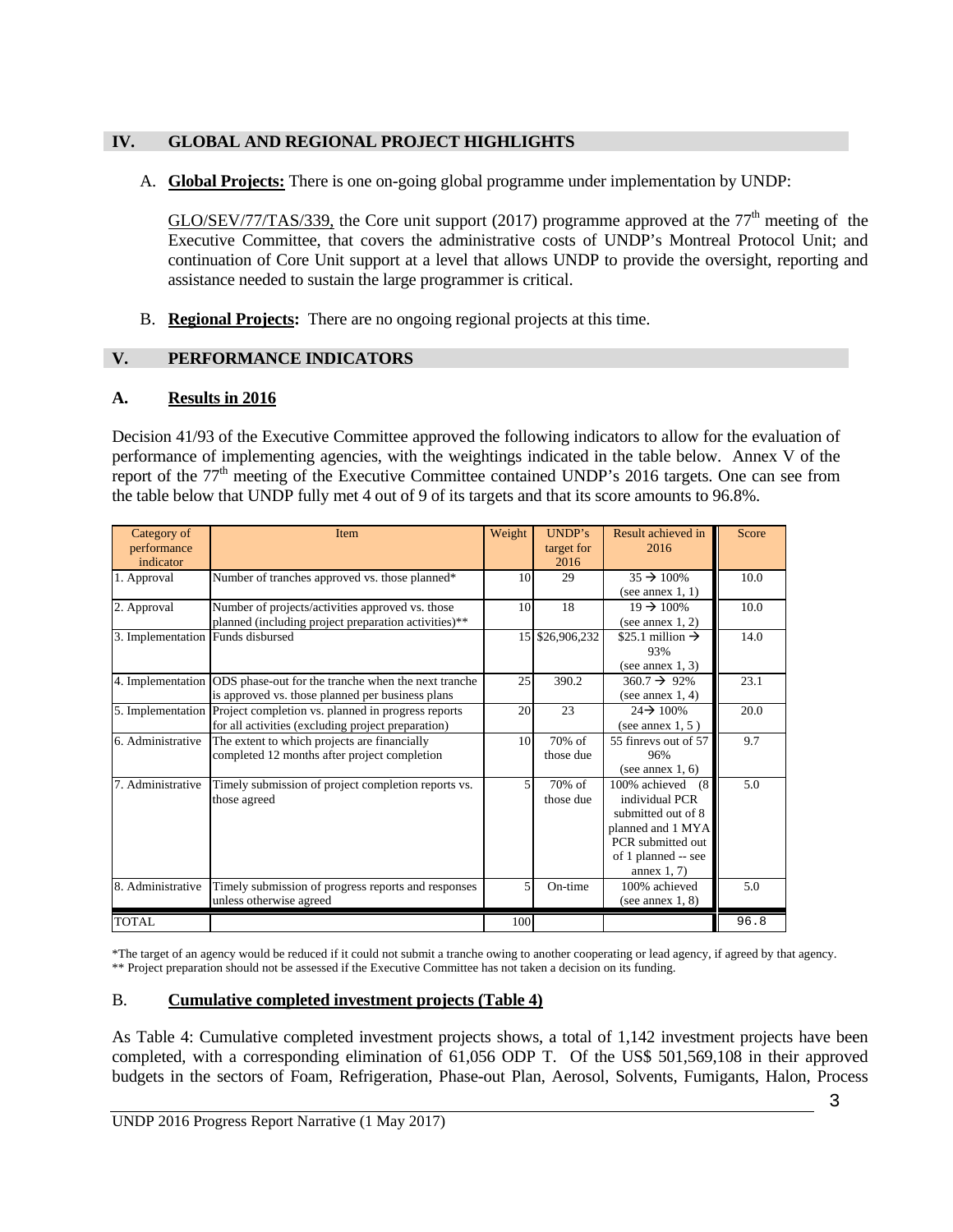Agents, and Sterilants, 100% has already been disbursed. It took an average of 13 months from approval to first disbursement and 33 months from approval to completion. The overall cost-effectiveness of the projects to the Fund was \$8.21 /kg. A breakdown of this group of projects is given by region, sector, implementation modality, etc.

#### C. **Cumulative completed non-investment projects (Table 5)**

As Table 5 shows, UNDP has completed 519 non-investment projects excluding project preparation assistance. Of the US\$ 88,564,664 in their approved budgets, 100% has been disbursed. It took an average of 13 months from approval to first disbursement and 40 months from approval to completion. A breakdown of this group of projects is given by region, type, sector, implementation modality, etc.

#### D. **Cumulative ongoing investment projects (Table 6)**

As can be seen in Table 6, UNDP has 86 ongoing investment projects in the sectors of Phase-out Plans, Foam Aerosol, and Fumigants with corresponding budgets of US\$ 108,493,219. Of this amount, 47% has already been disbursed. It takes an average of 11 months from approval to first disbursement and an average of 32 months from approval to the estimated project completion. The overall cost-effectiveness of the projects to the Fund was \$73.66 /kg. A breakdown of this group of projects is given by region, sector, implementation modality, etc.

#### E. **Cumulative ongoing non-investment projects (Table 7)**

Table 7 shows that UNDP has 84 ongoing non-investment projects excluding project preparation assistance. Of the US\$ 24,501,708 in approved budgets, 22% has been disbursed. It takes an average of 12 months from approval to first disbursement and 28 months from approval to the estimated project completion. A breakdown of this group of projects is given by region, type, sector, implementation modality, etc.

#### **VI. STATUS OF AGREEMENTS AND PROJECT PREPARATION BY COUNTRY**

#### A. **Agreements To Be Signed/Executed/Finalized**

Since UNDP has a standard legal agreement in place in each developing country that covers UNDP activities in that country, no additional legal agreement is required. There were no specific issues related to this in 2016.

#### B. **Project Preparation By Country, Approved Amount And Amount Disbursed (Table 8)**

Table 8: Project Preparation by Country, Approved Amount and Amount Disbursed, indicates active project preparation accounts. Of the ongoing 36 PRP projects listed with US\$ 2,497,000 in associated approvals, 51% has been disbursed.

#### **VII. DESCRIPTION OF KEY ONGOING ACTIVITIES**

This section contains a narrative description of the following key ongoing activities:

- A. Technology demonstration projects
- B. ODS destruction demonstration projects
- C. Country Highlights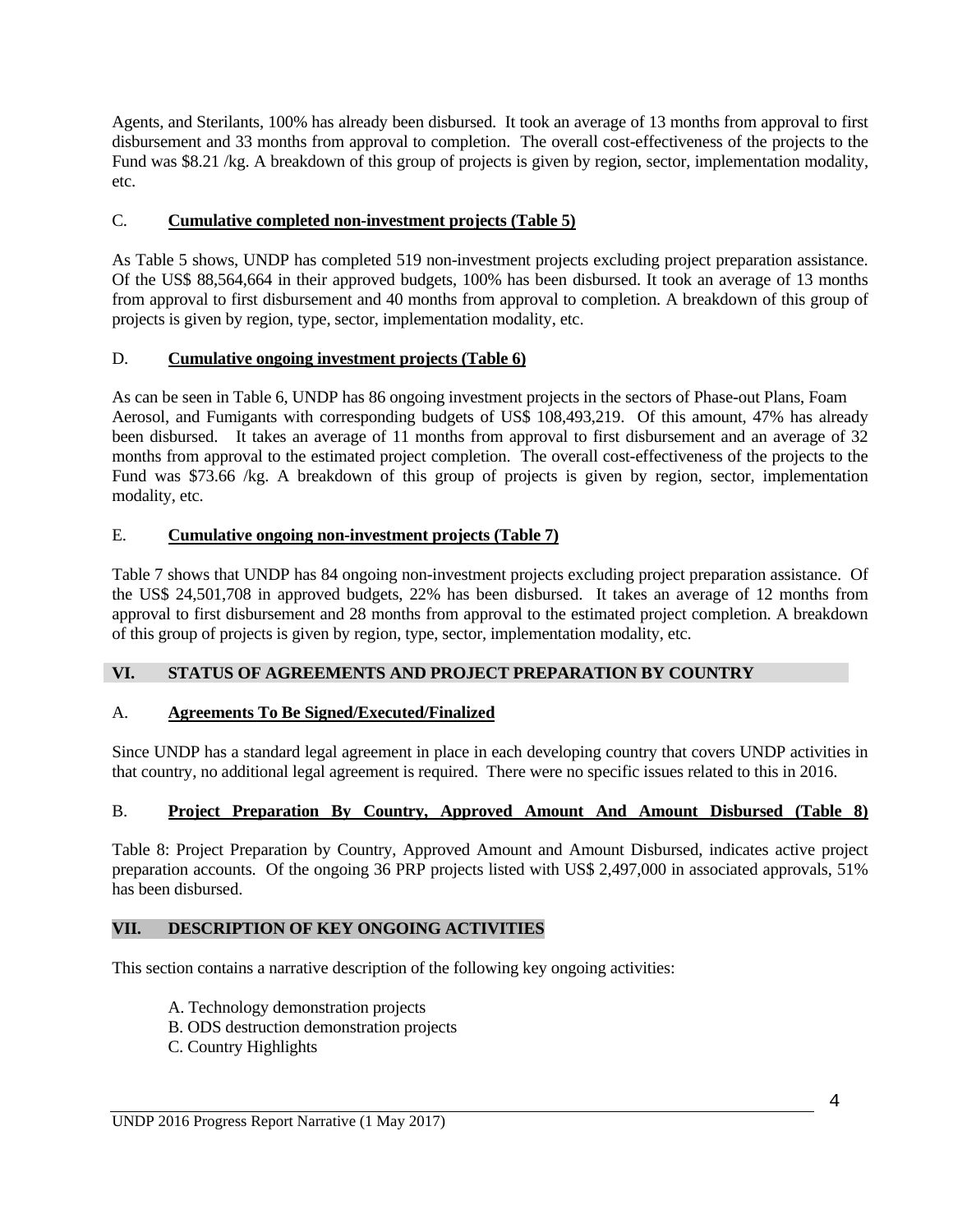#### A. **Technology demonstration projects**

UNDP has been at the forefront of developing and implementing demonstration projects in various regions and sectors to assess relatively new technological developments for which little or no experience or data exists on technical performance and costs since 1996. The major objectives of such types of demonstrations were to find alternative solutions and cost-saving methods to the Multilateral Fund for the Implementation of the Montreal Protocol in order to carry out HCFC-investment activities in the future years, bearing in mind the impact on the climate. The results of the demonstrations of emerging technologies in various industrial processes under local conditions in the following countries are described below:

#### A1. Demonstrations related to Stage I HPMPs

#### Brazil and Mexico

Pilot projects for the assessment of alternative technologies in PU Foam Applications were approved in Brazil and Mexico to develop, optimize and assess the use of methyl formate and methylal as blowing agents in PU applications. As a result of the demonstration projects, methyl formate was selected as an alternative technology in Egypt, Mexico, Nigeria, Brazil, Jamaica, Trinidad and Tobago, Cameroon, and some other countries. System houses in both Mexico and Brazil have adopted methylal technology in their HPMPs as a result of the successful pilot project.

#### China

#### *Foam Sector*

The Executive Committee approved a demonstration project to convert HCFC-22/HCFC-142b technology to CO2 with methyl formate co-blowing technology in the manufacture of extruded polystyrene foam at Feininger (Nanjing) Energy Saving Technology Co. Ltd. It can be concluded that the CO2 and methyl formate formulation tested can be applied to XPS manufacturing given that thermal conductivity, compression strength and limited oxygen index are acceptable. It was also determined that using methyl formate as the co-blowing agent of CO2 had no significant influence on the processing process of XPS board.

#### *Refrigeration and Air Conditioning*

Demonstration project for conversion from HCFC-22 to HFC-32 in the manufacture of commercial air-source chillers/heat pumps at Tsinghua Tong Fang Artificial Environment Co. Ltd.: The project is the first in China to adopt HFC-32 in place of HCFC-22 in the production of small-sized commercial air-source chillers/heat pumps. The demonstration project has directly led to the use of HFC-32 as a major alternative to HCFC-22 in the industrial and commercial refrigeration sector plan of stage I of the HPMP for China. Further conversion activities to HFC-32 technology have been approved for the HPMP in Indonesia, Algeria and Thailand.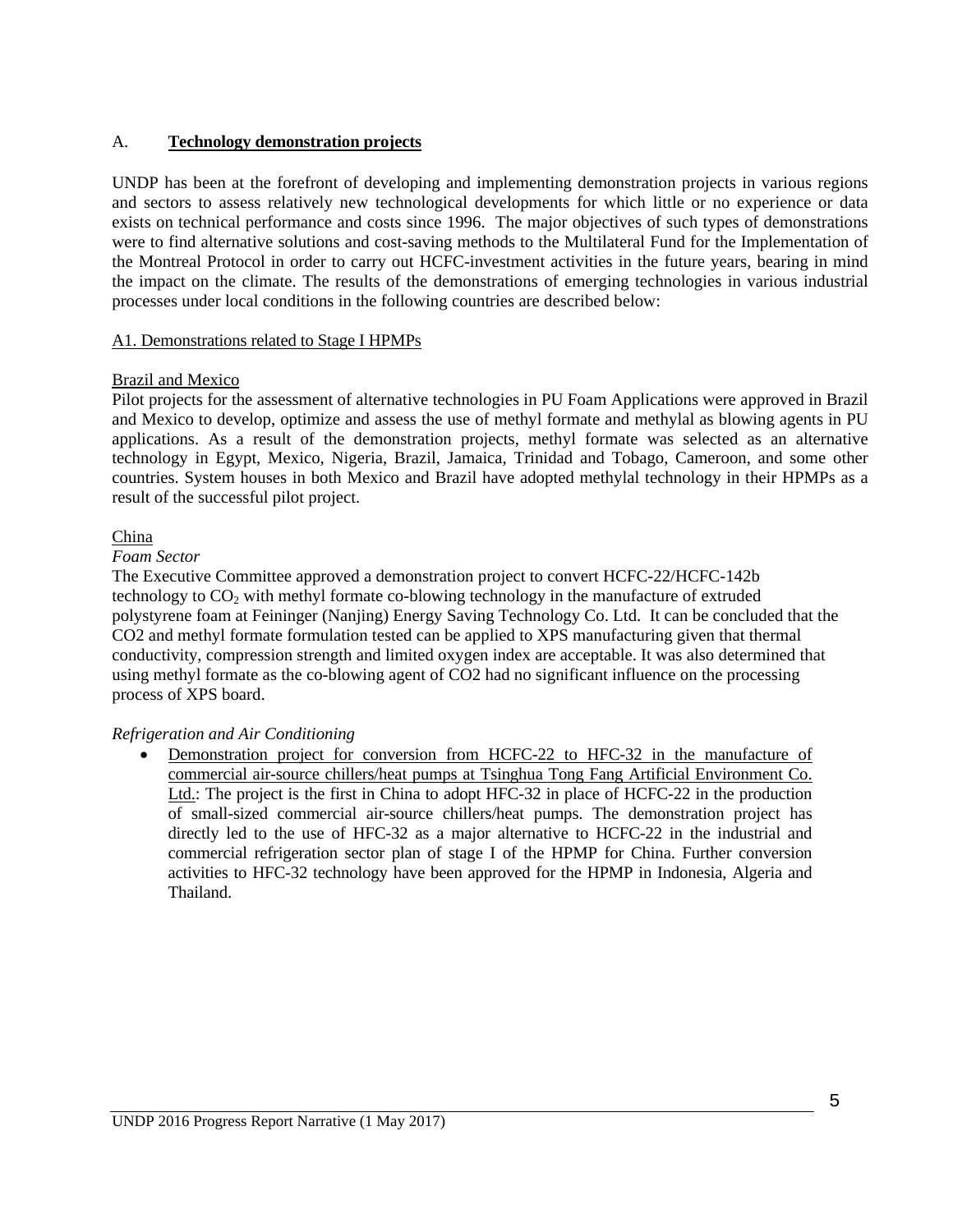• Demonstration project for conversion from HCFC-22 technology to ammonia/CO<sub>2</sub> technology in the manufacture of two-stage refrigeration systems for cold storage and freezing applications at Yantai Moon Group Co. Ltd: The capacity of the production line has been converted to use substitute refrigerants and is capable of manufacture the converted products. The project has passed the national acceptance verification. The converted products have been put into use by users in Yantai, Weihai and Dalian. The market has expressed interest. The technology route is innovative, the resulting product has significant advantages in terms of environment friendliness and energy efficiency, and the safety performance is greatly improved.

#### *Solvents*

The Executive Committee approved a demonstration project for conversion from HCFC-141b based technology to iso-paraffin and siloxane (KC-6) technology for cleaning in the manufacture of medical devices at Zhejiang Kindly Medical Devices Co. Ltd. The project carried out an assessment of more than 15 solvents widely used in the medical devices sector globally. The project tested the use of KC-6 as an alternative to HCFC-141b. With necessary equipment modifications for needle assembly lines and silicification tooling cleaning line KC-3 presents itself as a viable alternative to HCFC-141b for cleaning in the manufacture of medical devices.

#### Colombia

The Executive Committee approved the assessment project for supercritical CO2 technology in the manufacture of sprayed polyurethane rigid foams in Colombia. The project was designed to evaluate in developing countries the performance of super-critical CO2, a relatively new technology currently used in Japan for polyurethane (PU) spray rigid foam. Results from this project showed that supercritical CO2 technology is a non-flammable, zero ODP and low GWP technology and it shouldn't create any additional industrial hygiene and safety hazards for the use as a replacement for HCFC-141b technology.

#### Egypt

Low cost options for the use of Hydrocarbons (HC) as foaming agents in the manufacture of PU Foam were considered as part of a demonstration project in Egypt. The objective of this project was to develop, optimize, and disseminate low-cost systems for the use of hydrocarbons in the manufacture of PU rigid insulation and integral skin foams. Both options that are emerging from the project—pre-blended cyclopentane systems and direct HC injection—have been selected for ODS phase-out projects in Brazil and Egypt. The findings of the demonstration project show that further mixing head optimization would be beneficial and might enhance the foam densities and reduce operational costs. This optimization was finalized at a system house in Egypt with the complementary report with additional findings submitted in 2015.

#### Nigeria

The hydrocarbon production demonstration project, being implemented at Pamaque Ltd as part of the HPMP in Nigeria (Stage 1), has been completed in its pilot phase in 2015, and the pilot plant commissioned on 19 November 2015. The establishment of the distillation and bottling unit has proved to be functional and safe. The commercial production is linked to private sector's further involvement and investment and work and consultations are still ongoing in this regard. Replication abroad is also being considered. A side event on the project was organized by UNDP and the Government of Nigeria at the 27th MOP in Dubai (1-5 November 2015) and a final report of this pilot demonstration project was submitted as an Annex to the request for the 5th tranche of the first stage of the HPMP, approved at the 75th ExCom Meeting.

#### Turkey

A pilot project validating the use of HFO-1234ze as Blowing Agent in the Manufacture of Extruded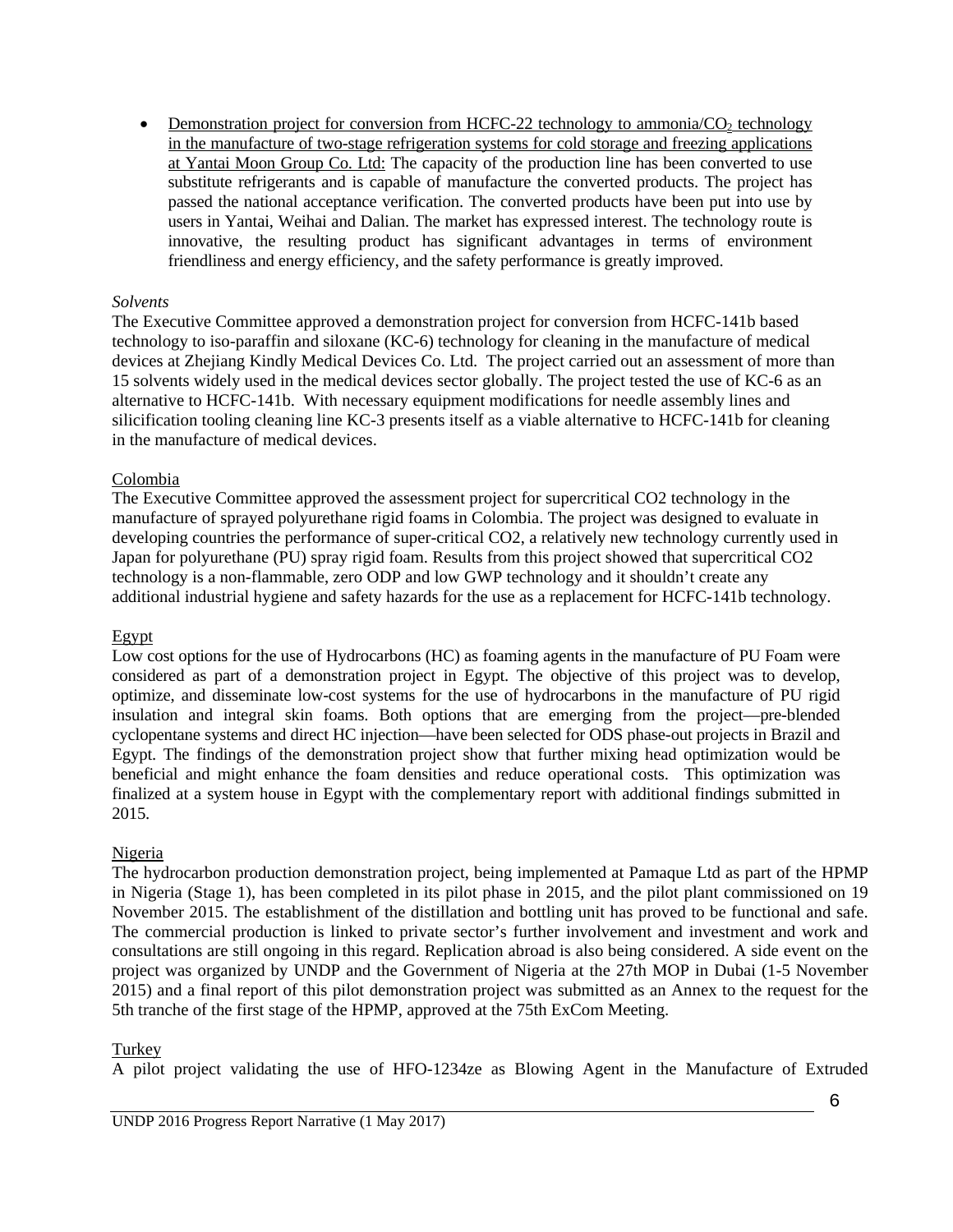Polystyrene (XPS) Foam Boardstock in Turkey was designed to assess the use of HFO-1234ze in a developing country context. All planned production trials have been completed in 2011 and early 2012 and a final assessment was submitted to the 67th ExCom. The current findings show that there is a need for further trials as this will help obtain better assessment of the feasibility of the technology for developing countries. Unfortunately, funding for these additional activities was not approved so that no final conclusions about the technical feasibility of this technology could be arrived at.

#### A2. Demonstrations related to Stage II HPMPs

Pursuant to ExCom decision 72/40, UNDP is preparing additional projects to demonstrate climatefriendly and energy-efficient alternative technologies to HCFCs, and feasibility studies on district cooling. UNDP has prepared and received approval for eight demonstration projects for the following seven countries. Please, see the brief update on the status of projects.

 **China**: demonstrating ammonia semi-hermetic frequency convertible screw refrigeration compression unit in the industrial and commercial refrigeration industry.

In order to produce the small discharge semi-hermetic frequency convertible screw refrigeration compression unit with ammonia as a viable replacement for HCFC-22 technology, the Executive Committee approved a demonstration project at its  $76<sup>th</sup>$  meeting. The production line will be redesigned, modified and constructed to fit the small discharge semi-hermetic frequency convertible screw refrigeration compressor and compression unit. In order to expand the application of NH3 in the small and medium industrial and commercial refrigeration field, the type of NH3 compressor will be changed to semi-hermetic. With the prototype production, safety protection articles and training are needed for manufacturing personnel. The project has entered into the phase of implementation. The training for designers was held in December 2016. The design of compressors and pressure tanks have recently been finished. Some materials for manufacturing the prototypes have been procured. The project will be completed as planned.

 **Colombia:** Demonstration of HC-290 (propane) as an alternative refrigerant in commercial airconditioning manufacturing at Industrias Thermotar ltda.

Currently, the project is in the initial phase, developing the prototypes of the equipment and the review by the international expert of the safety aspects. The company has also carried out the process of selecting the supplier of the technology for the modification of production line and is preparing the prototypes to carry out the tests of performance and security.

 **Colombia:** Demonstration project to validate the use of hydrofluoro-olefins for discontinuous panels in Article 5 parties through the development of cost-effective formulations.

A Collaboration Agreement between the local stakeholders (company and the Ministry of Environment) has been drawn up and signed. The project is in the second stage oriented to the development of formulations with HFO according to the experimental protocol designed with support of the international expert. Next steps will involve carrying out laboratory and field tests.

**Costa Rica**: Demonstration of the application of an ammonia/carbon dioxide refrigeration system in replacement of HCFC-22 for the medium-sized producer and retail store of Premezclas Industriales S.A.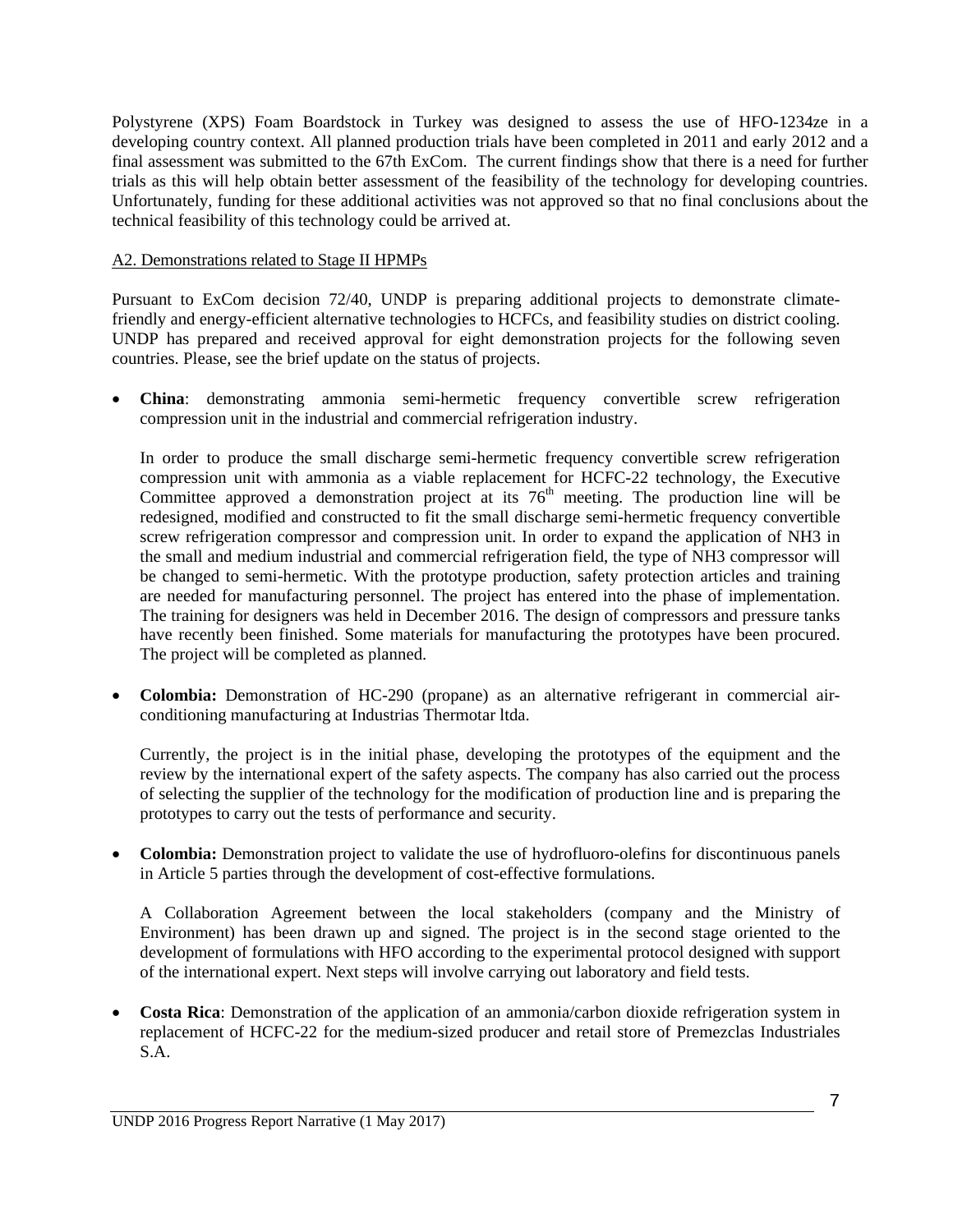The project team is developing agreements, contracts and adjustments to the schedule in order to start the civil works for the assembly of the equipment. The evaluation of proposal for supplying the equipment has been conducted and the contract was signed.

**Dominican Republic**: feasibility study for district cooling in Punta Cana.

The study was conducted and a final report was prepared. The study showed that district cooling is a viable approach for this location, avoiding emission of ODS (future need of approximately 1000 kg can be avoided) and GHG (8.500 ton CO2/year reduction). A seminar to present the findings and results was organized and attracted the interest of many stakeholders.

 **Egypt**: demonstrating low-cost options for the conversion to non-ODS technologies in polyurethane foams at very small users.

Project documentation has not yet been cleared by the Government, and once this milestone is achieved and the project is registered, the implementation works will commence in full. Initial technology provider survey and contacts (with one mission) have been made by the project team to save time and speed up the project implementation.

 **Kuwait**: demonstrating HCFC-free low-global warming potential technology performance in airconditioning applications.

Project documentation was signed with the Government in the beginning of 2017, and currently a joint work is being carried out to prepare technical specifications for procurement of the required demonstration equipment. International tender is to be announced in second quarter of 2017.

 **Maldives**: testing HCFC-free low-global warming potential alternatives in refrigeration in fisheries sector are being tested.

Demonstration project for HCFC-free low-global warming potential alternatives in refrigeration in fisheries sector was approved at the  $76<sup>th</sup>$  ExCom. The project results can be used in other countries that have similar HCFC use in fishing industry and thus help the countries addressing challenges in fishing industry, particularly sea-borne vessels' HCFC refrigerant use. The process of selection of the consultant is underway and the project will be completed in stipulated time.

#### B. **ODS destruction demonstration projects**

The UNDP Montreal Protocol & Chemicals Unit has been supporting countries to take steps to manage their stocks of ODS, which cannot be reused in a sound way. The potential for recovery, proper management and final disposal of such unwanted ODS and ODS containing appliances/equipment banked, have been proven as being possible in developed countries if the proper legislation and price incentives, as well as business opportunities, exist. However, the applicability of banks management schemes in developed countries needs to also be demonstrated in Article 5 countries. The Executive Committee has approved preparation activities for Brazil, Colombia, Cuba, Georgia, Ghana and India, to address ODS waste management leading to ODS destruction. Five such projects (Brazil, Colombia, Cuba, Georgia, and Ghana) have been submitted and approved by the Executive Committee in prior years.

The project in **Brazil** is advancing in both, strengthening of the collection center network (reclaim centers) and identification of possible locations for the destruction facility. A procurement process to purchase the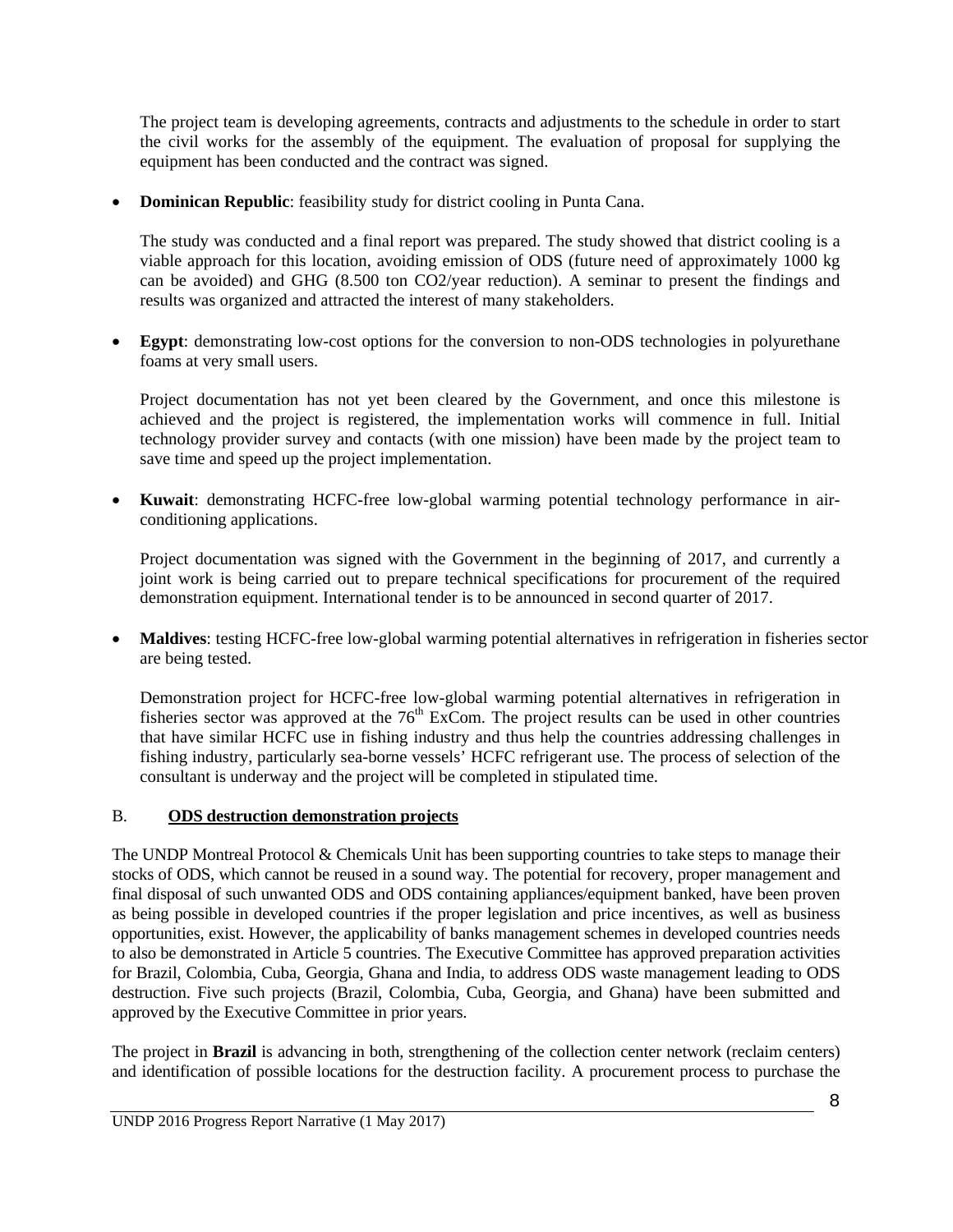required equipment to strengthen the reclaim center is ongoing and expected to be finalized in May 2017. Regarding the destruction facility, a potential incinerator located in São Paulo/SP was identified through an Expression of Interest. This process is being finalized and the official result should be available in May 2017. In addition, a meeting with CETESB, the Environmental Agency of São Paulo state, was held in order to present the project and to agree the role of this important stakeholder in the project implementation.

The project in **Colombia** has advanced on two fronts, the assessment of the local capabilities to destroy ODS and the establishment of a scheme for sound environmental disposal of equipment containing ODS. Regarding the assessment, two burning tests have been conducted, collected data was analyzed by the international expert. Findings show that the country has the capability to dispose of the ODS locally but continuous monitoring of the destruction facility and the feed rate is required to ensure the fulfillment of the local emission regulations. Concerning the scheme for the sound environmental management of ODS containing equipment, advances have been made to put in place a voluntary extended producer responsibility scheme, initially for domestic refrigerators, that would support the collection and disposal of ODS containing equipment.

**Cuba**: All the civil works and burning tests were completed, leading to start the destruction of ODS in Cuba, nevertheless the supply of material for destruction and the control of the feed current into the kiln are challenging which has been a key aspect highlighted in other projects of this kind.

The project in **Georgia** has been completed and enabled export and disposal of ODS waste in partnership with a parallel GEF-funded POPs pesticides destruction project. Currently, a final report is being prepared for submission to the MLF Secretariat. Overall, 1.5 tons of ODS waste was exported for sound disposal to EU. Lessons learned will be reflected in the report.

From the **Ghana** demonstration project, the lesson was that a specific strategy and methodology should be devised during the design stage to deal with the foam part of the refrigerators, and not only focusing on ODSs to be collected as refrigerants. In Ghana it was possible to find an environmentally adequate solution through the cooperation with other ongoing projects in the country to make sure that the foam was disposed of and that gases in the foam would be appropriately managed.

# C. **Country Highlights (January – December 2016)**

UNDP has been at the forefront of innovative solutions for countries to address their Montreal Protocol compliance obligations. UNDP's work has resulted in market transformation for the introduction of environment-friendly products and corresponding policy and technological advances and has bought to countries access to emerging technologies, reduced energy bills for consumers, fostered innovation, and created a more equitable market for greener products, allowing indigenous manufacturers to maintain competitiveness.

The next section showcases several prominent examples showing the impact of UNDP's support at the country level.

#### **Colombia**

At the  $76<sup>th</sup>$  meeting of the ExCom in May 2016, funds were approved for the development of the demonstration project "Demonstration project to validate the use of Hydrofluoro Olefins (HFO) for discontinuous panels in Article 5 parties through the development of cost effective formulations". This project undertakes the validation of the Hydrofluoro Olefins (HFOs), a low GWP and non-flammable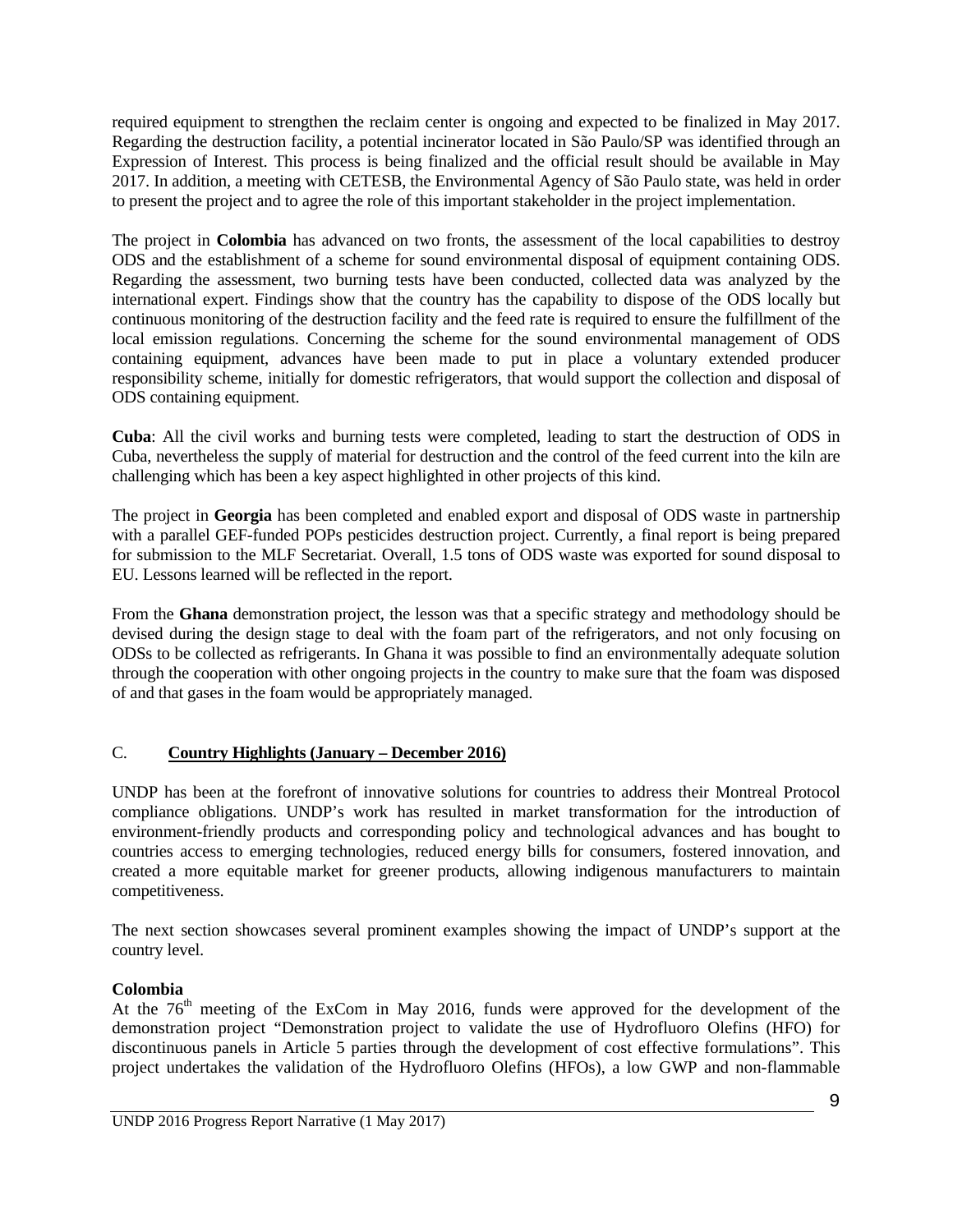option, for discontinuous panels in the scenario of the Article 5 parties through the development of polyurethane (PU) foam formulations with reduced HFO contents that have CO2, derived from the waterisocyanate reaction, as co-blowing agent. The aim is to optimize the cost/performance balance while achieving a similar foam thermal performance to that of HCFC-141b based formulations. The results of this project will support the implementation of the foam component of several HPMP in the country and around the globe.

#### **Costa Rica**

UNDP and the Government of Costa Rica are working to implement a demonstration project aimed to the application of an ammonia/carbon dioxide (R-717/R-744) refrigeration system in replacement of HCFC-22 for the medium-sized producer and retail store at Premezclas Industriales S.A. in Costa Rica which was approved during the  $76<sup>th</sup>$  meeting of the ExCom. This project will allow to identify the key aspects that need to be considered when using R-717/R-744 as alternative to HCFC-22. The information collected will be used for developing standards and guidelines for the design, installation and operation of this kind of systems in countries with similar climatic conditions as those of Costa Rica.

#### **Chile**

UNDP and the Governments of Colombia and Chile worked together to promote the exchange of experiences concerning the approach to phase out the use of HCFC-141b as flushing agent during the maintenance of refrigeration and air conditioning systems. Technical personnel of Colombia's NOU visited Chile to support the activities conducted by their Chilean counterparts, explaining the approach used in Colombia for phasing out this use. This exchange strengthened the relationship between NOUs and created knowledge networks that foster the ODS phase out activities in the countries.

#### **Egypt**

As a part of the Stage 1 HPMP, the Government of Egypt and UNDP have successfully completed all approved individual PU foam programmes – 6 enterprises have transitioned to non-ODP/low GWP technologies such as methyl formate and hydrocarbons (HC). The results of previous low-cost HC demonstration programme were useful in addressing HCFC-141b consumption in PU foam companies with lower HCFC use, where otherwise HC technologies would not be implemented due to higher capital costs. In the past, activities focused on the system house level with polyol blending enterprises participating and initiating chemical formula preparation with methyl formate, methylal and other technologies to transfer them to downstream users. Currently, UNDP is focusing on the start-up of the demonstration projects, such as on very-small PU foam users in Egypt, aimed to reduce equipment costs and ensure better utilization of MLF funds. The programme is in initial stages of implementation, going through registration phase with the Government.

#### **Kyrgyzstan**

In 2015, the Government of Kyrgyzstan and UNDP/UNEP jointly formulated an accelerated HCFC phase-out programme to achieve by 2020 a 97.5% reduction in the servicing sector with a service tail of 2.5% remaining until 2025. This HCFC reduction ahead of usual phase-out time was a decision of the Government based on its accession to the Customs Union's framework constituted by Art 2 group of countries in the former Soviet Union where HCFCs use is controlled by accelerated schedules and this recommendation was adopted by Kyrgyzstan for its own context. The Stage II HPMP programme was approved in May 2015 and is now in its implementation phase on the ambitious path towards substantive HCFC phase-out by 2020. The programme had its inception round of workshops, and plans for an initial R&R tool procurement round to further strengthen the country's capability to address its dependence on HCFCs are underway. The project is currently working to equip professional vocational schools with interactive training equipment and is starting to establish contacts with future employers of graduate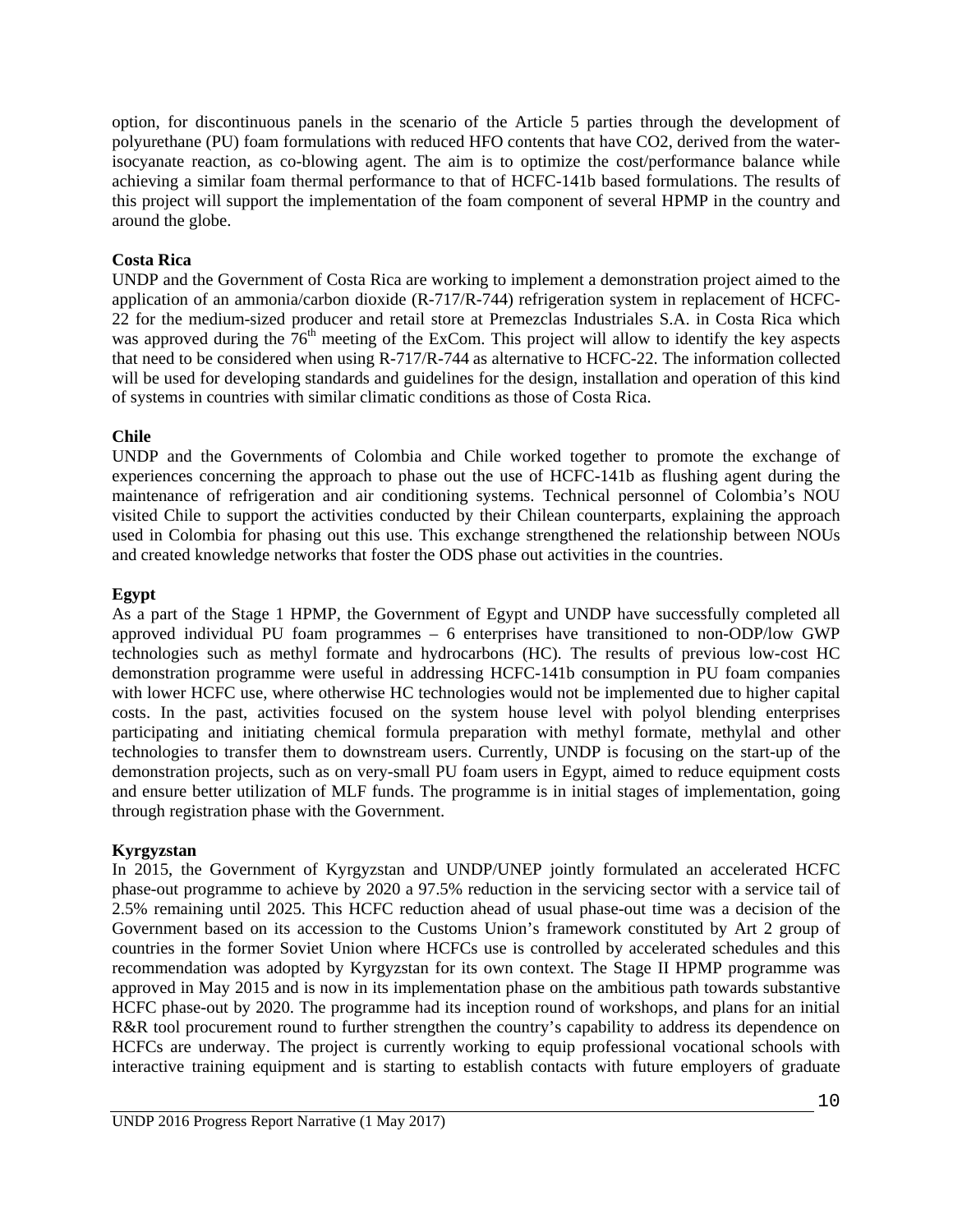students to ensure on-job practical training and confidence in future employment opportunities in the servicing sector. This is one of new approaches for the servicing sector ensuring less drop-out rates from vocational schools, or changes in careers after the graduation due to low earnings.

### **Maldives**

UNDP supported the Government of Maldives to retrofit the fishery vessels charged with HCFC-22. Five conversions have been completed in 2016. As no drop-in substitute was not available at that time so the country opted for R438A, which have slightly higher GWP than HCFC 22. After retrofitting the units are running in perfect state without any failure. Maldives in now promoting reclamation of HCFC-22 within the country.

#### **Mauritius (GEF)**

UNDP and the Government of Mauritius had prepared and submitted to GEF a new conceptual approach for energy audits of installed larger RAC equipment, preventive maintenance via online performance monitoring and market transformation to enable uptake of energy efficient low-GWP technologies while skipping HFC solutions (supported by an incentive system). This project concept was technically cleared by GEF, awaiting financial acceptance. The cooperation is established with the HPMP programme implemented by GIZ.

# **Sri Lanka**

In Sri Lanka, the Government received support from UNDP in promoting the reclamation of refrigerants and Colombo has received the large amount of HCFC-22 for reclamation. This demonstrates the need for more equipment in the refrigeration and air conditioning sector. Thanks to the efforts of the National Ozone Unit, the Government of Sri Lanka has approved 30% duty on HCFCs starting 1<sup>st</sup> January 2017 and further from 1<sup>st</sup> January 2018 there will be a complete ban on imports of HCFC based equipment. This is the major achievement that will reduce the imports of HCFCs and lead to adoption of alternate technology products.

# **A side event at MOP-28 on Conversion Projects from HFCs to Hydrocarbons in the Refrigeration Manufacturing Sector (Walton, Bangladesh and Palfridge, Swaziland)**

At the 28<sup>th</sup> MOP in Kigali, Rwanda UNDP, together with the US Department of State and GIZ, has organized a side event to showcase the experiences of Walton and Palfridge in selecting hydrocarbons as alternatives to phase down HFCs in refrigerator manufacturing operations. During the time of the CFC phase-out, some enterprises directly phased out their use of CFC-12 to iso-butane, while others chose to move to HFC-134a technology. As HFCs are not yet a part of the Montreal Protocol, the Multilateral Fund has not funded the transition from HFC-134a to iso-butane. However, two such transitions have already taken place at Walton, Bangladesh (funded by the US Department of State) and Palfridge, Swaziland (funded by GIZ).

Through MLF funding, UNDP assisted Walton in its conversion from HCFCs to hydrocarbons. Additional funding was made available from the US Department of State to phase out the use of HFC-134a as a refrigerant and adopt iso-butane in one production line of the domestic refrigeration manufacturing facility. This latter effort would result in about 65 MT of HFC-134a reduction on an annual basis through the elimination of the initial charge, or 85,300 tonnes CO2 equivalent per year (only refrigerant charge related). In addition, a saving of about 14 million KWH annually is expected through energy efficiency improvements in the product (at baseline production levels), leading to additional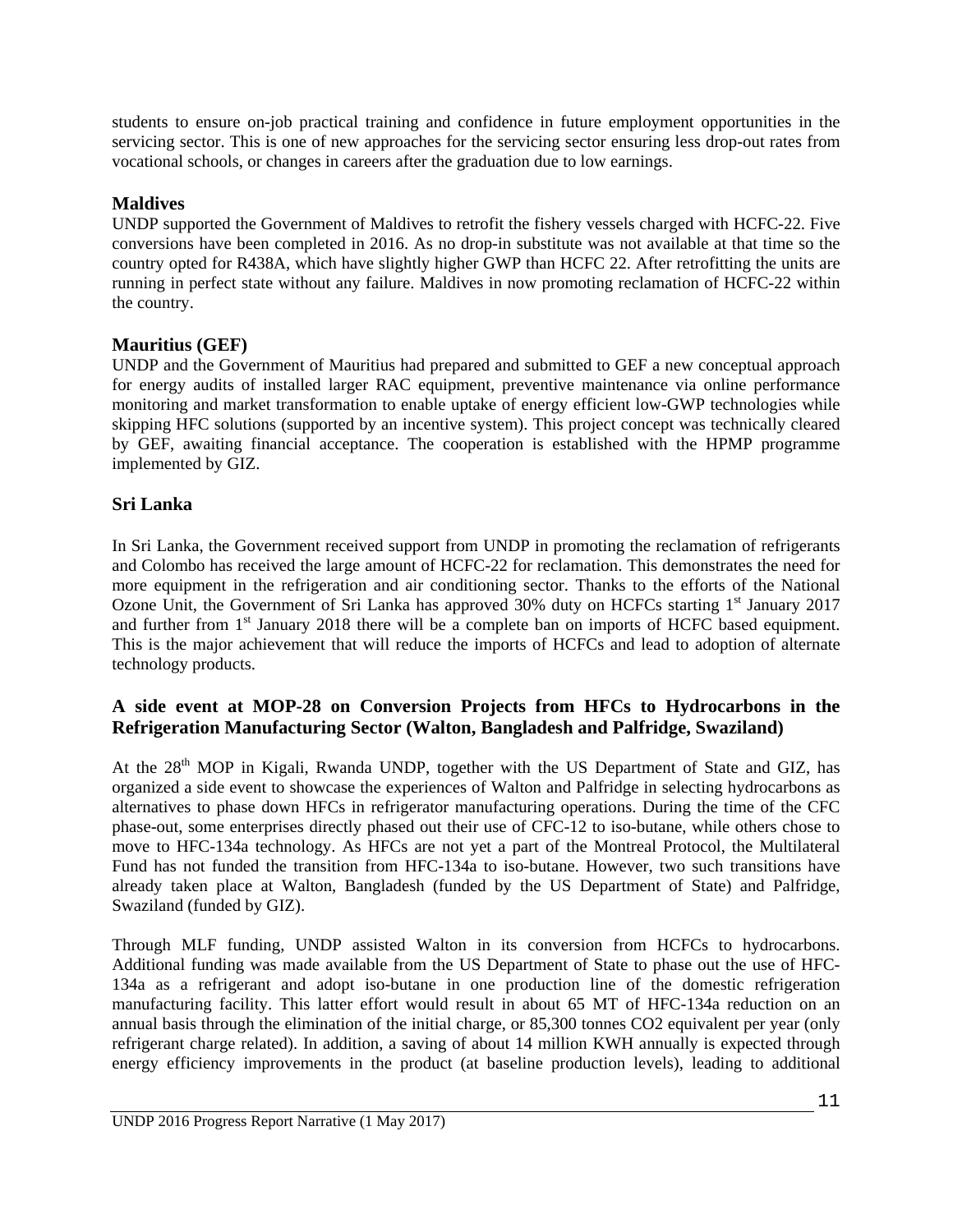climate benefits.

With the financial support and technical assistance from GIZ Proklima, one of Swaziland's largest private companies and employers is a refrigeration company, Palfridge Limited / The Fridge Factory took a decision to convert their production lines to the use of natural refrigerants. The project converted the entire production of domestic and commercial refrigeration appliances to hydrocarbon refrigerants (domestic fridges, commercial refrigerators for supermarkets and bottle coolers, solar refrigerators including a solar-powered vaccine cooler). The conversion of the annual production of approx. 60,000 units to natural refrigerants cut direct emissions of F-gases by up to 14,800 tonnes CO2 equivalent per year; the new units save more than 20% energy consumption compared to conventional ones. Following this transition to climate-friendly refrigerants, Palfridge was subsequently supported to convert from HCFC-141b to cyclo-pentane for the foam used in its refrigerators – this transition was supported by UNDP through Swaziland's MLF-funded HPMP (for which UNEP is the lead agency).

#### **VIII. ADMINISTRATIVE ISSUES (OPERATIONAL, POLICY, FINANCIAL, OTHER)**

| From         | T <sub>0</sub>  | Country     | <b>Meeting</b>                                                                                                                                 |
|--------------|-----------------|-------------|------------------------------------------------------------------------------------------------------------------------------------------------|
| 13-Jan-16    | $15$ -Jan-16    | China       | Policy Support and Programme Oversight                                                                                                         |
| $9$ -Feb-16  | 12-Feb-16       | Uruguay     | Policy Support and Programme Oversight                                                                                                         |
| 9-Feb-16     | 12-Feb-16       | Peru        | Policy Support and Programme Oversight                                                                                                         |
| 14-Feb-16    | 19-Feb-16       | India       | Policy Support and Programme Oversight                                                                                                         |
| 15-Feb-16    | 18-Feb-16       | Maldives    | Policy Support and Programme Oversight                                                                                                         |
| 20-Feb-16    | 25-Feb-16       | Kuwait      | Policy Support and Programme Oversight                                                                                                         |
| 29-Feb-16    | $1-Mar-16$      | Canada      | Policy Support and Programme Oversight                                                                                                         |
| 29-Feb-16    | $2-Mar-16$      | Canada      | Policy Support and Programme Oversight                                                                                                         |
| 29-Feb-16    | $4-Mar-16$      | Kyrgyzstan  | Policy Support and Programme Oversight - Bishkek                                                                                               |
| 5-Mar-16     | 9-Mar-16        | Angola      | Policy Support and Programme Oversight                                                                                                         |
| 15-Mar-16    | $21-Mar-16$     | Zimbabwe    | Policy Support and Programme Oversight<br>West Asia Network Meeting                                                                            |
| $17-Mar-16$  | $22-Mar-16$     | Zimbabwe    | Regional joint network meeting of ozone officers - West Asia<br>and Northern Africa (organized by UNEP CAP) - Victoria<br>Falls                |
| $21-Mar-16$  | $23-Mar-16$     | Georgia     | Policy Support and Programme Oversight - Tbilisi                                                                                               |
| $3-Apr-16$   | $9-Apr-16$      | Switzerland | 37 <sup>th</sup> Open Ended Working Group                                                                                                      |
| $4-Apr-16$   | $8-Apr-16$      | Switzerland | Policy Support and Programme Oversight                                                                                                         |
| $11-Apr-16$  | $12-Apr-16$     | France      | UNEP-International Stakeholder workshop- assessment of<br>Training in Refrigeration Servicing sector (organized by<br><b>UNEP CAP)</b> - Paris |
| 12-Apr-16    | $16$ -Apr- $16$ | Paraguay    | Policy Support and Programme Oversight                                                                                                         |
| $7-May-16$   | $15$ -May-16    | Canada      | 76 <sup>th</sup> Executive Committee Meeting                                                                                                   |
| 9-May-16     | 11-May-16       | Nigeria     | Policy Support and Programme Oversight, Lagos and Abuja                                                                                        |
| 9-May-16     | 13-May-16       | Canada      | Policy Support and Programme Oversight                                                                                                         |
| $15$ -May-16 | 20-May-16       | Chile       | Regional network meeting of ozone officers - Latin America<br>and the Caribbean (organized by UNEP CAP) - Santiago de<br>Chile.                |

#### A. **Meetings Attended by UNDP in 2016**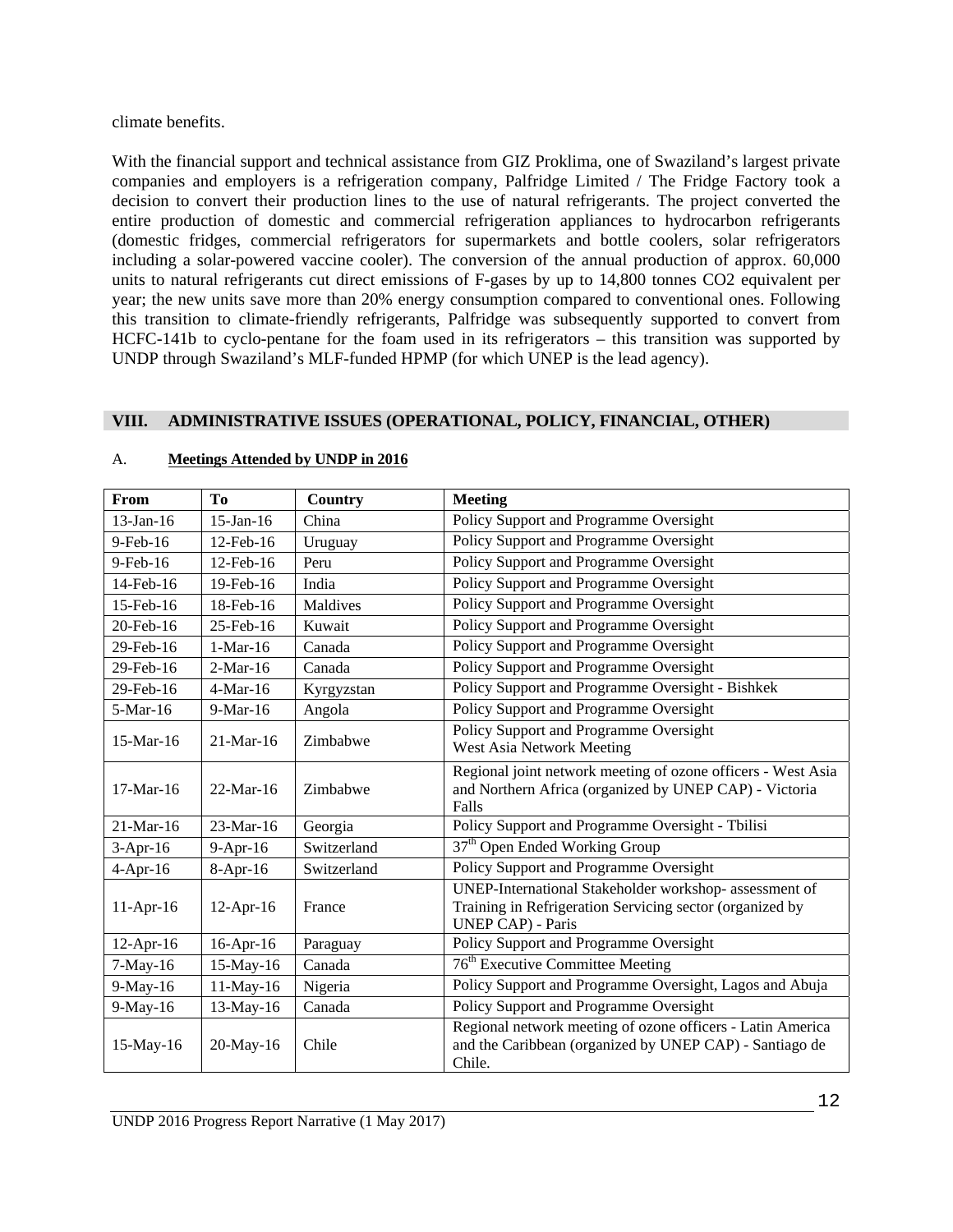| From            | To              | <b>Country</b>     | <b>Meeting</b>                                                                                                                                                    |
|-----------------|-----------------|--------------------|-------------------------------------------------------------------------------------------------------------------------------------------------------------------|
| 22-May-16       | 24-May-16       | Egypt              | Policy Support and Programme Oversight - Cairo                                                                                                                    |
| 23-May-16       | 24-May-16       | Dominican Republic | Policy Support and Programme Oversight                                                                                                                            |
| 26-May-16       | $27-May-16$     | Turkmenistan       | Regional network meeting of ozone officers - Europe and<br>Central Asia (organized by UNEP CAP) - Ashgabat                                                        |
| $1-Jun-16$      | $3-Jun-16$      | Colombia           | Policy Support and Programme Oversight                                                                                                                            |
| 8-Jun-16        | $10$ -Jun- $16$ | Uruguay            | Policy Support and Programme Oversight                                                                                                                            |
| $12$ -Jun- $16$ | 18-Jun-16       | Fiji               | Policy Support and Programme Oversight                                                                                                                            |
| 30-Jun-16       | $5-Jul-16$      | India              | Policy Support and Programme Oversight                                                                                                                            |
| $4-Jul-16$      | $6$ -Jul-16     | Dominican Republic | Policy Support and Programme Oversight                                                                                                                            |
| $15$ -Jul- $16$ | 16-Jul-16       | Austria            | 37 <sup>th</sup> Open Ended Working Group (Resumed)                                                                                                               |
| 18-Jul-16       | $21$ -Jul-16    | Austria            | 38 <sup>th</sup> Open Ended Working Group, Vienna                                                                                                                 |
| 25-Jul-16       | 29-Jul-16       | Timor-Leste        | Policy Support and Programme Oversight                                                                                                                            |
| $31-Jul-16$     | $3-Aug-16$      | Egypt              | Policy Support and Programme Oversight, Cairo                                                                                                                     |
| $2-Aug-16$      | 5-Aug-16        | India              | Policy Support and Programme Oversight                                                                                                                            |
| $7-Aug-16$      | $10-Aug-16$     | Iran               | Policy Support and Programme Oversight                                                                                                                            |
| 24-Aug-16       | 26-Aug-16       | Indonesia          | Policy Support and Programme Oversight                                                                                                                            |
| 30-Aug-16       | $2-Sep-16$      | Canada             | Policy Support and Programme Oversight                                                                                                                            |
| $9-Sep-16$      | 14-Sep-16       | China              | Policy Support and Programme Oversight                                                                                                                            |
| $11-Sep-16$     | 13-Sep-16       | El Salvador        | Policy Support and Programme Oversight                                                                                                                            |
| 14-Sep-16       | 16-Sep-16       | <b>Brazil</b>      | Policy Support and Programme Oversight                                                                                                                            |
| 14-Sep-16       | 16-Sep-16       | Dominican Republic | Policy Support and Programme Oversight                                                                                                                            |
| 19-Sep-16       | 22-Sep-16       | Sweden             | Policy Support and Programme Oversight                                                                                                                            |
| 20-Sep-16       | 21-Sep-16       | Swaziland          | Policy Support and Programme Oversight, Mbabane                                                                                                                   |
| 8-Oct-16        | 13-Oct-16       | Rwanda             | 28 <sup>th</sup> Meeting of the Parties                                                                                                                           |
| 10-Oct-16       | 15-Oct-16       | Rwanda             | Policy Support and Programme Oversight                                                                                                                            |
| $7-Nov-16$      | $11-Nov-16$     | Moldova            | Regional network meeting of ozone officers - Europe and<br>Central Asia (organized by UNEP CAP) - Chisinau                                                        |
| 25-Nov-16       | $2$ -Dec-16     | Canada             | Policy Support and Programme Oversight                                                                                                                            |
| 28-Nov-16       | $2$ -Dec-16     | Canada             | Policy Support and Programme Oversight                                                                                                                            |
| $6$ -Dec-16     | $8$ -Dec-16     | <b>Barbados</b>    | Regional network meeting of ozone officers - Latin America<br>and the Caribbean for English speaking countries and Haiti<br>(organized by UNEP CAP) - Bridgetown. |
| 22-May-17       | 28-May-17       | Malaysia           | Policy Support and Programme Oversight                                                                                                                            |

# B. **Other Issues.**

There were no specific issues in 2016 that need to be addressed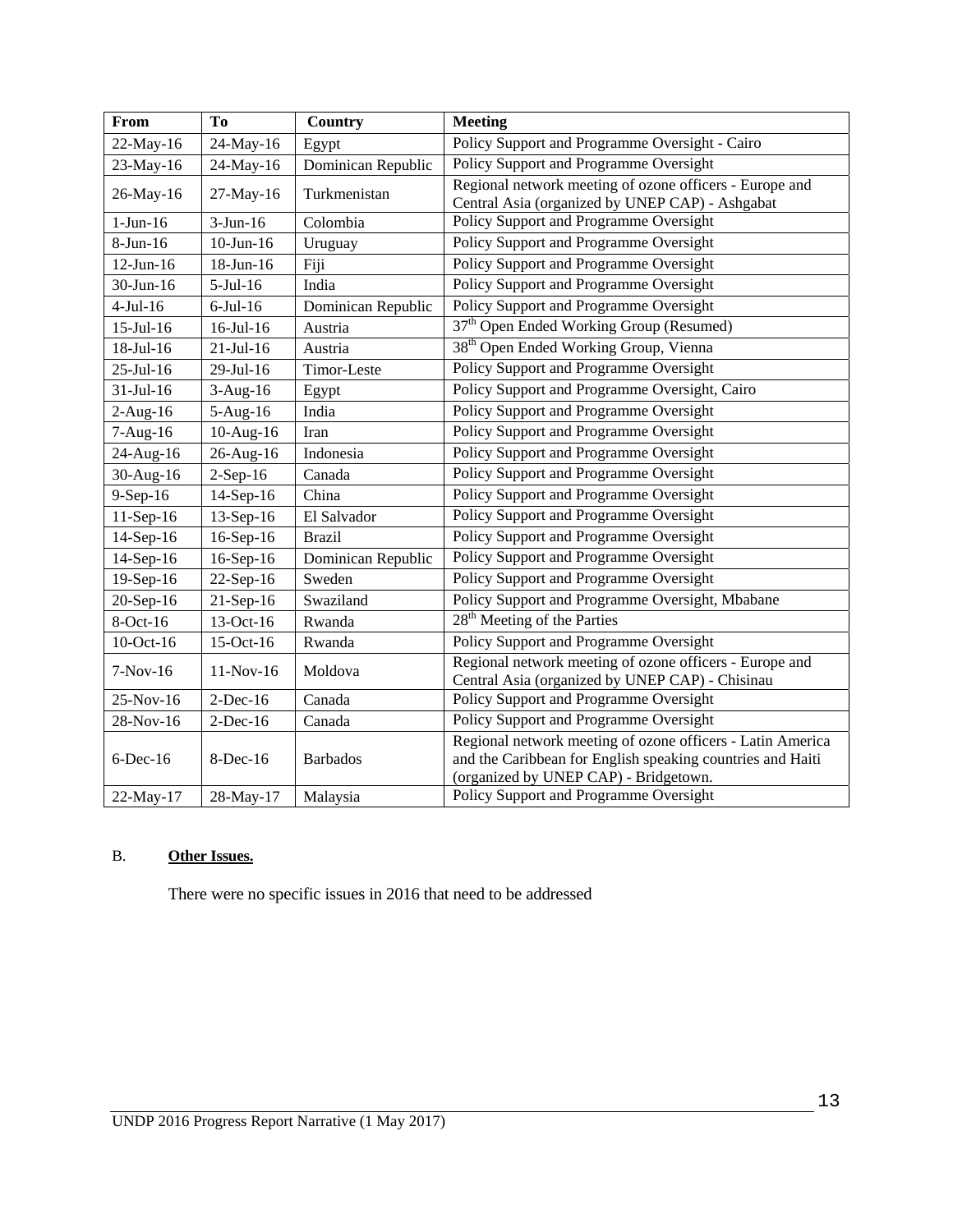# **ANNEX 1: Tables related to the Performance Indicators**

# **1. Performance Indicator 1: MYAs**

Approvals for multi-year agreements are listed in the following table.

| Country            | <b>Short Title</b>                                                                       |
|--------------------|------------------------------------------------------------------------------------------|
| Angola             | Stage I HPMP                                                                             |
| Armenia            | Stage II HPMP                                                                            |
| Bhutan             | Stage I HPMP                                                                             |
| Chile              | Stage II HPMP (foam sector)                                                              |
| Chile              | Stage I HPMP                                                                             |
| China              | Stage II HPMP (industrial and commercial refrigeration and air-conditioning sector plan) |
| China              | Stage II HPMP (solvent sector plan)                                                      |
| Cuba               | Stage I HPMP                                                                             |
| Dominican Republic | Stage II HPMP                                                                            |
| El Salvador        | Stage I HPMP                                                                             |
| Fiji               | Stage I HPMP                                                                             |
| Ghana              | Stage I HPMP                                                                             |
| Haiti              | Stage I HPMP                                                                             |
| Indonesia          | Stage I HPMP                                                                             |
| Indonesia          | Stage II HPMP (firefighting sector)                                                      |
| Indonesia          | Stage II HPMP (refrigeration servicing sector)                                           |
| India              | Stage II HPMP (polyurethane foam sector plan)                                            |
| India              | Stage II HPMP (air-conditioning manufacturing sector plan)                               |
| India              | Stage II HPMP (project management and monitoring)                                        |
| Iran               | Stage II HPMP(foam sector)                                                               |
| Jamaica            | Stage I HPMP                                                                             |
| Cambodia           | Stage I HPMP                                                                             |
| Malaysia           | Stage II HPMP (polyurethane foam sector)                                                 |
| Malaysia           | Stage I HPMP                                                                             |
| Malaysia           | Stage II HPMP(refrigeration servicing sector)                                            |
| Malaysia           | Stage II HPMP (management and coordination)                                              |
| Mali               | Stage I HPMP                                                                             |
| Moldova            | Stage II HPMP                                                                            |
| Panama             | Stage II HPMP (foam sector)                                                              |
| Panama             | Stage II HPMP (refrigeration servicing sector)                                           |
| Sri Lanka          | Stage I HPMP                                                                             |
| Uruguay            | Stage II HPMP (foam sector)                                                              |
| Uruguay            | Stage II HPMP (refrigeration servicing sector)                                           |
| Uruguay            | Stage II HPMP (implementation and monitoring)                                            |
| Venezuela          | Stage II HPMP (foam sector)                                                              |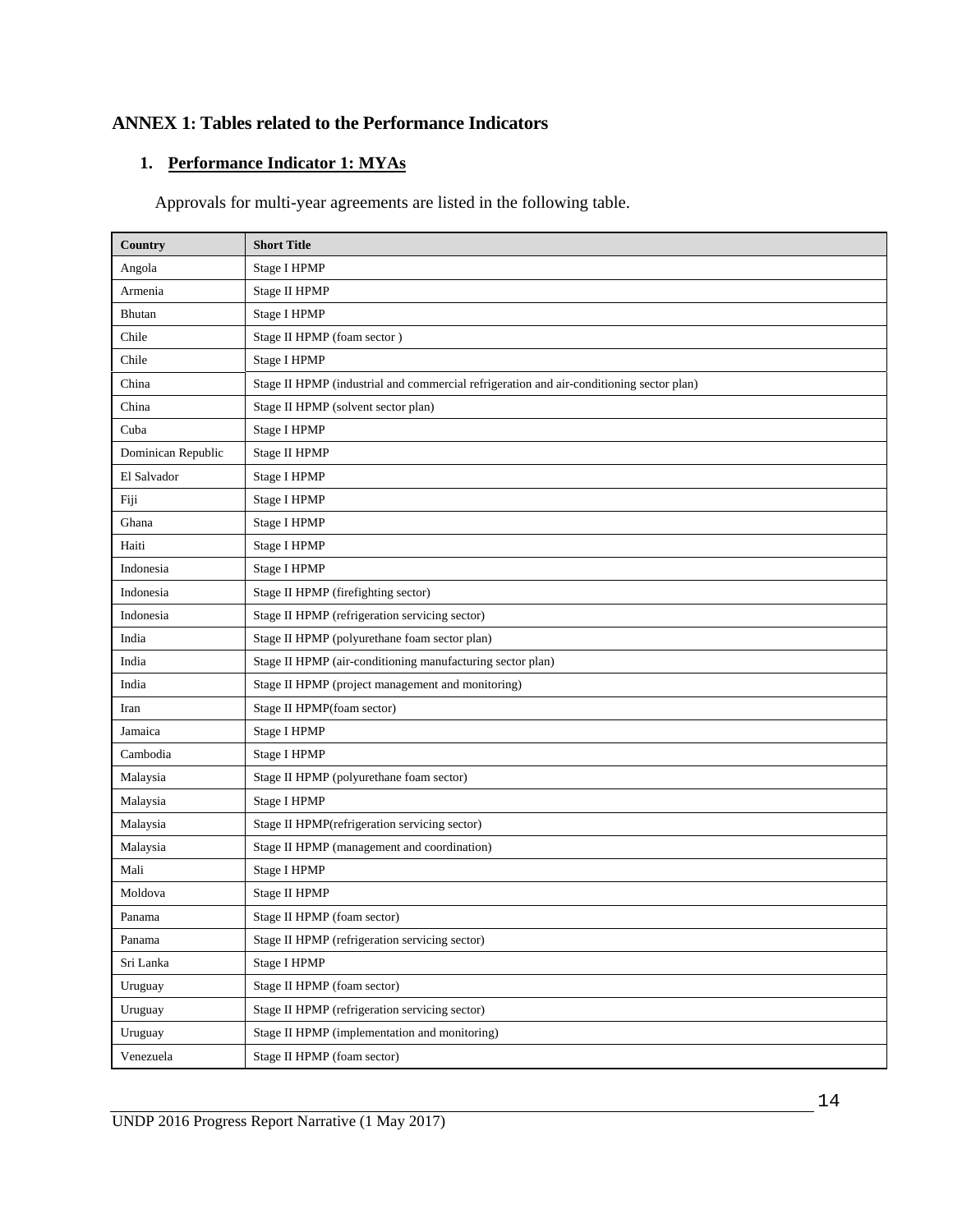# **2. Performance Indicator 2: Individual Projects**

The number of individual projects approved in 2016 are listed in the following table.

| Country    | <b>Short Title</b>                                                                                                                                                                                  |  |  |
|------------|-----------------------------------------------------------------------------------------------------------------------------------------------------------------------------------------------------|--|--|
| Argentina  | Extension for institutional strengthening project (phase IX: 7/2016-6/2018)                                                                                                                         |  |  |
| Bangladesh | Renewal of the institutional strengthening project (phase VIII: 1/2017-12/2018)                                                                                                                     |  |  |
| Colombia   | Demonstration project to validate the use of hydrofluoro-olefins for discontinuous<br>panels in Article 5 parties through the development of cost-effective formulations                            |  |  |
| Costa Rica | Demonstration of the application of an ammonia/carbon dioxide refrigeration<br>system in replacement of HCFC-22 for the medium-sized producer and retail<br>store of Premezclas Industriales S.A.   |  |  |
| China      | Demonstration project for ammonia semi-hermetic frequency convertible screw<br>refrigeration compression unit in the industrial and commercial refrigeration<br>industry at Fujian Snowman Co. Ltd. |  |  |
| China      | Extension of the institutional strengthening project (phase XII: 1/2017-12/2018)                                                                                                                    |  |  |
| Egypt      | Demonstration of low-cost options for the conversion to non-ODS technologies<br>in polyurethane foams at very small users                                                                           |  |  |
| Ghana      | Extension of the institutional strengthening project (phase XII: 1/2017-12/2018)                                                                                                                    |  |  |
| Global     | Core unit budget (2017)                                                                                                                                                                             |  |  |
| India      | Extension of institutional strengthening project (phase $X: 4/2016-3/2018$ )                                                                                                                        |  |  |
| Iran       | Extension of the institutional strengthening project (phase XI: 4/2017-3/2019)                                                                                                                      |  |  |
| Kuwait     | Demonstration project for HCFC-free low-global warming potential technology<br>performance in air-conditioning applications (capacity above 8TR)                                                    |  |  |
| Kyrgyzstan | Verification report for stage I of HCFC phase-out management plan                                                                                                                                   |  |  |
| Lebanon    | Extension of the institutional strengthening project (phase $X: 4/2017-3/2019$ )                                                                                                                    |  |  |
| Maldives   | Demonstration project for HCFC-free low-global warming potential alternatives<br>in refrigeration in fisheries sector                                                                               |  |  |
| Nigeria    | Extension of the institutional strengthening project (phase $X: 12/2016-11/2018$ )                                                                                                                  |  |  |
| Pakistan   | Extension of the institutional strengthening project (phase IX: 4/2017-3/2019)                                                                                                                      |  |  |
| Sri Lanka  | Extension of the institutional strengthening project (phase XI: 1/2017-12/2018)                                                                                                                     |  |  |
| Venezuela  | Renewal of institutional strengthening project (phase XIII: 1/2017-12/2018)                                                                                                                         |  |  |

#### **3. Performance Indicator 3: Funds disbursed**

**2016 Disbursements** 25,076,224

# 4. **Performance Indicator 4: 2016 ODS phase-out**

| <b>MLF</b> Number  | <b>Short Title</b>                                                                                                                      | <b>ODP</b><br>to be<br><b>Phase</b><br>d Out |
|--------------------|-----------------------------------------------------------------------------------------------------------------------------------------|----------------------------------------------|
| ANG/PHA/77/INV/18  | HCFC phase-out management plan (stage I, fourth tranche)                                                                                | $\Omega$                                     |
| ARM/PHA/77/INV/18  | HCFC phase-out management plan (stage II, first tranche)                                                                                | $\Omega$                                     |
| BHU/PHA/76/TAS/26  | HCFC phase-out management plan (third tranche)                                                                                          | 0.1                                          |
| CHI/PHA/76/INV/190 | HCFC phase-out management plan (stage II, first tranche) (foam sector)                                                                  | 12                                           |
| CHI/PHA/76/INV/192 | HCFC phase-out management plan (stage I, fourth and fifth tranches)                                                                     | 5.9                                          |
| CPR/PHA/77/INV/577 | HCFC phase-out management plan (stage II, first tranche) (industrial and commercial refrigeration and air-<br>conditioning sector plan) | 72.1                                         |
| CPR/PHA/77/INV/580 | HCFC phase-out management plan (stage II, first tranche) (solvent sector plan)                                                          | $\Omega$                                     |
|                    |                                                                                                                                         |                                              |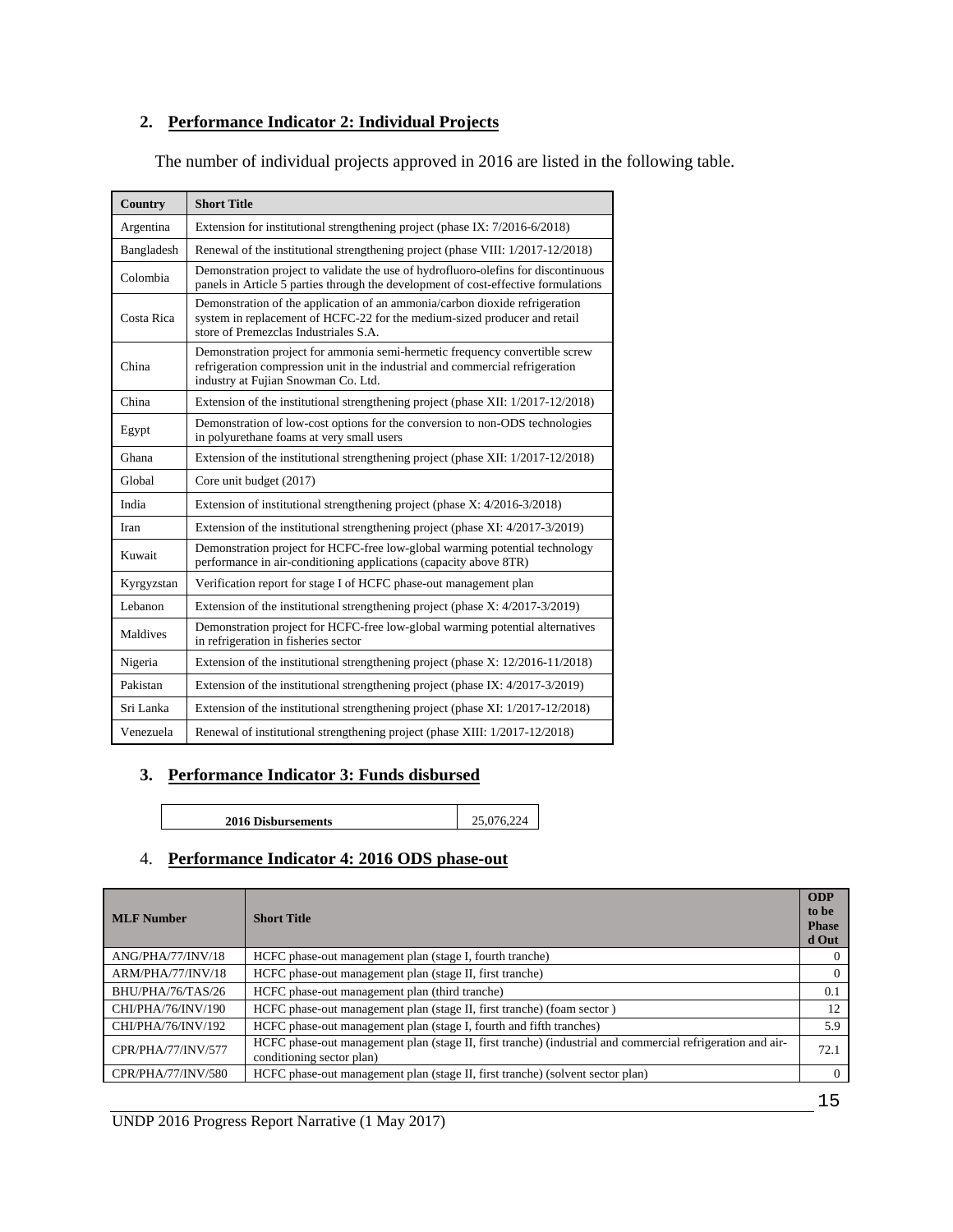| <b>MLF Number</b>  | <b>Short Title</b>                                                                                                 | <b>ODP</b><br>to be<br><b>Phase</b><br>d Out |
|--------------------|--------------------------------------------------------------------------------------------------------------------|----------------------------------------------|
| CUB/PHA/77/INV/56  | HCFC phase-out management plan (stage I, third tranche)                                                            | $\Omega$                                     |
| DOM/PHA/77/INV/60  | HCFC phase-out management plan (stage II, first tranche)                                                           | $\overline{0}$                               |
| ELS/PHA/77/INV/34  | HCFC phase-out management plan (stage I, third tranche)                                                            | $\overline{2}$                               |
| FIJ/PHA/77/INV/31  | HCFC phase-out management plan (stage I, third tranche)                                                            | 1.2                                          |
| GHA/PHA/76/INV/42  | HCFC phase-out management plan (stage I, fourth tranche)                                                           | $\overline{0}$                               |
| HAI/PHA/76/INV/22  | HCFC phase-out management plan (stage I, second tranche)                                                           | 0.4                                          |
| IDS/PHA/76/INV/208 | HCFC phase-out management plan (stage I, third tranche) (refrigeration and air-conditioning sector)                | 9                                            |
| IDS/PHA/76/INV/211 | HCFC phase-out management plan (stage II, first tranche) (firefighting sector)                                     | $\overline{0}$                               |
| IDS/PHA/76/TAS/210 | HCFC phase-out management plan (stage II, first tranche) (refrigeration servicing sector)                          | $\Omega$                                     |
| IND/PHA/77/INV/468 | HCFC phase-out management plan (stage II, first tranche) (polyurethane foam sector plan)                           | 114                                          |
| IND/PHA/77/INV/469 | HCFC phase-out management plan (stage II, first tranche) (air-conditioning manufacturing sector plan)              | 25                                           |
| IND/PHA/77/TAS/472 | HCFC phase-out management plan (stage II, first tranche) (project management and monitoring)                       | $\Omega$                                     |
| IRA/PHA/77/INV/226 | HCFC phase-out management plan (stage II, first tranche) (foam sector)                                             | 23.8                                         |
| JAM/PHA/76/INV/36  | HCFC phase-out management plan (stage I, third tranche)                                                            | $\overline{0}$                               |
| KAM/PHA/76/INV/33  | HCFC phase-out management plan (third tranche)                                                                     | $\Omega$                                     |
| MAL/PHA/77/INV/181 | HCFC phase-out management plan (stage II, first tranche) (polyurethane foam sector)                                | 38.3                                         |
| MAL/PHA/77/INV/184 | HCFC phase-out management plan (stage I, fourth tranche) (refrigeration servicing, management and<br>coordination) | 0.8                                          |
| MAL/PHA/77/TAS/182 | HCFC phase-out management plan (stage II, first tranche) (refrigeration servicing sector)                          | 45.3                                         |
| MAL/PHA/77/TAS/183 | HCFC phase-out management plan (stage II, first tranche) (management and coordination)                             | $\Omega$                                     |
| MLI/PHA/76/INV/38  | HCFC phase-out management plan (stage I, third tranche)                                                            | 2.6                                          |
| MOL/PHA/77/INV/34  | HCFC phase-out management plan (stage II, first tranche)                                                           | 0.2                                          |
| PAN/PHA/76/INV/44  | HCFC phase-out management plan (stage II, first tranche) (foam sector)                                             | 2.5                                          |
| PAN/PHA/76/TAS/43  | HCFC phase-out management plan (stage II, first tranche) (refrigeration servicing sector)                          | $\Omega$                                     |
| SRL/PHA/76/INV/49  | HCFC phase-out management plan (stage I, third tranche)                                                            | 2.1                                          |
| URU/PHA/77/INV/67  | HCFC phase-out management plan (stage II, first tranche) (foam sector)                                             | $\mathbf{1}$                                 |
| URU/PHA/77/TAS/68  | HCFC phase-out management plan (stage II, first tranche) (refrigeration servicing sector)                          | $\overline{0}$                               |
| URU/PHA/77/TAS/69  | HCFC phase-out management plan (stage II, first tranche) (implementation and monitoring)                           | $\overline{0}$                               |
| VEN/PHA/76/INV/133 | HCFC phase-out management plan (stage II, first tranche) (foam sector)                                             | 2.4                                          |

# **5. Performance Indicator 5: Projects completed in 2016.**

The following 24 projects were completed in 2016:

| <b>MLF Number</b>         | <b>Actual Completion Date</b> |
|---------------------------|-------------------------------|
| ANG/PHA/72/INV/12         | $Oct-16$                      |
| ANG/PHA/75/INV/16         | $Nov-16$                      |
| <b>BRA/FOA/72/PRP/301</b> | $Nov-16$                      |
| <b>BRA/SEV/66/INS/297</b> | $Dec-16$                      |
| CHI/FOA/73/PRP/183        | $Nov-16$                      |
| CHI/PHA/73/PRP/182        | $Nov-16$                      |
| COL/PHA/72/INV/89         | $Dec-16$                      |
| COL/SEV/70/INS/83         | Mar-16                        |
| COS/PHA/70/INV/48         | Apr-16                        |
| COS/REF/74/PRP/51         | $Dec-16$                      |
| ELS/PHA/74/INV/31         | $Dec-16$                      |